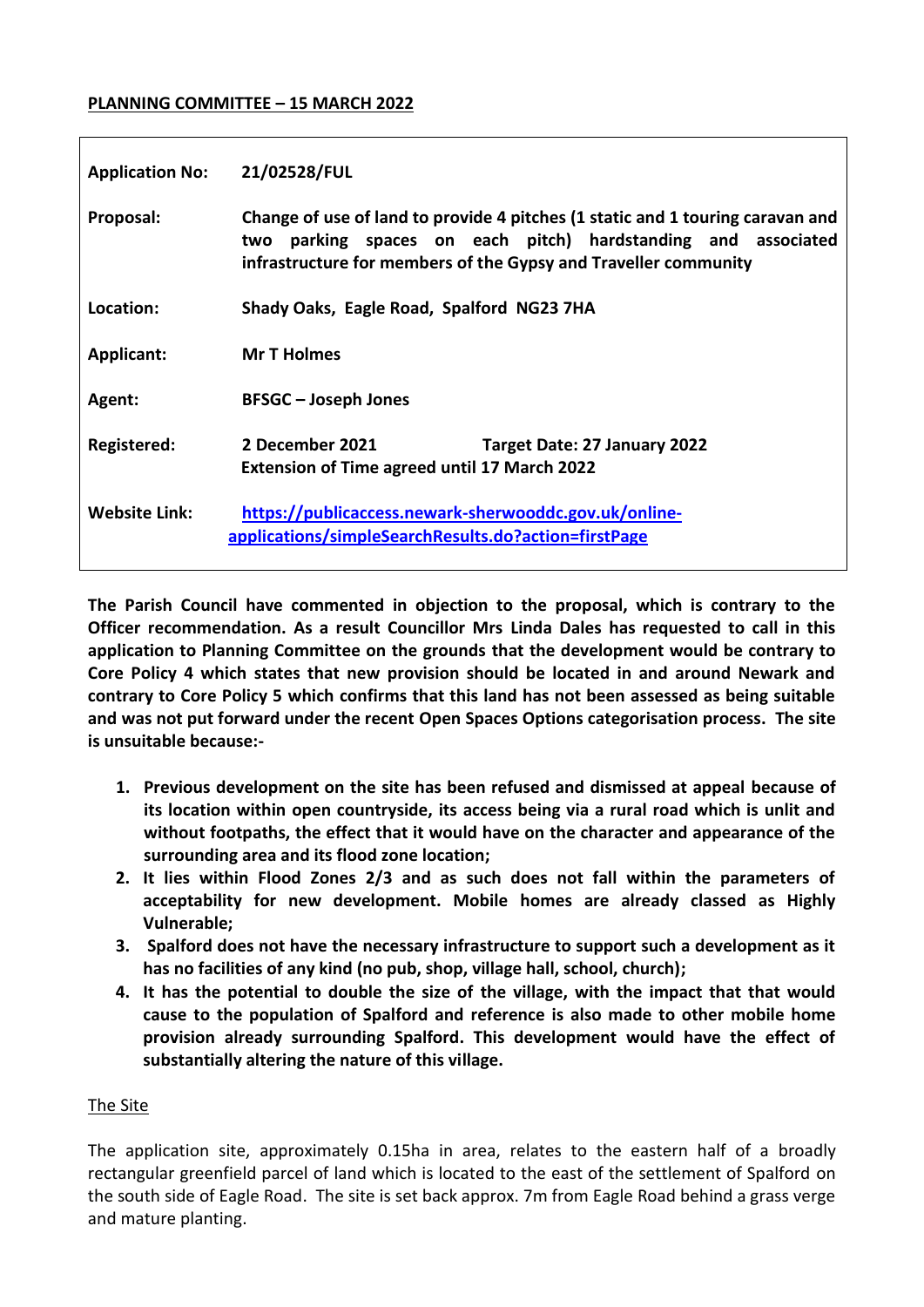The northern, southern and eastern boundaries are bounded by a substantial belt of mature conifer trees and the western boundary is open to the remainder of the larger rectangular plot. There is some limited hardstanding in the north-east corner of the site, but the rest of the ground is grassland. The red line site is rather odd in shape with a narrow projection away to the west which appears to lead to a septic tank that is on the site.

The site has an access in the centre of the eastern boundary (enclosed by a metal gate) which leads onto a private unmade single track which then leads to a junction with Eagle Road. Outside the red line application site, there is an existing access point in the north-west corner of the wider rectangular plot which leads directly off Eagle Road (marked by brick piers and low wall supporting timber 5 bar gates).

The application site is located within Flood Zone 2 and the rest of the rectangular plot to the west (beyond the red line site) is Flood Zone 3a as defined by Environment Agency data maps, which means the application site is at medium risk of fluvial flooding. The site is also at risk from surface water flooding.

To the north of the site, beyond Eagle Road is an agricultural field, to the south of the site are horse paddocks, accessed via the same private track from Eagle Road serving the application site, to the east of the site is a smaller grassed field, beyond which is a dwelling known as Sandyacre (approx. 35m away). To the west of the site is the remainder of the larger plot enclosed by mature conifers, beyond which is a private access road leading to Croft House to the south-west (approx. 180m away). There is also an existing property to the north-west of the site, known as Tree Tops (approx. 75m away), on the opposite side of Eagle Road.

# Relevant Site History

**19/01810/FUL -** Erection of detached house (resubmission of 18/02010/FUL), refused 08.11.2019 on grounds of harm to open countryside and flood risk. Appeal was dismissed 12.10.2020

**18/02010/FUL –** Erection of detached house, refused 07.05.2019 on grounds of harm to open countryside and flood risk.

**14/02071/FUL** – Erection of stable block, approved 24.03.2015.

#### The Proposal

Planning permission is sought for the material change of use of the land to form 4 gypsy and traveller pitches on a permanent basis. The submitted layout shows one static and one tourer caravan to be located on each pitch and served by two parking spaces. The pitches range in area from approx. 257 sqm up to 325 sqm in area. There are 2 pitches on each side of a central access road that runs in an east-west direction. The pitches are made up of a combination of hardstanding shingle material and grass. There are boundary treatments shown between pitches on the submitted plan but no indication of what those boundary treatments would be. A waste/recycling area is also defined. A septic tank appears to have been installed to the west of the site.

Additional information has been received on the proposed occupiers of the pitches, including names and numbers of children. Confirmation has also been received that the intended occupants were included in the most recent GTAA and the organization that carried out that assessment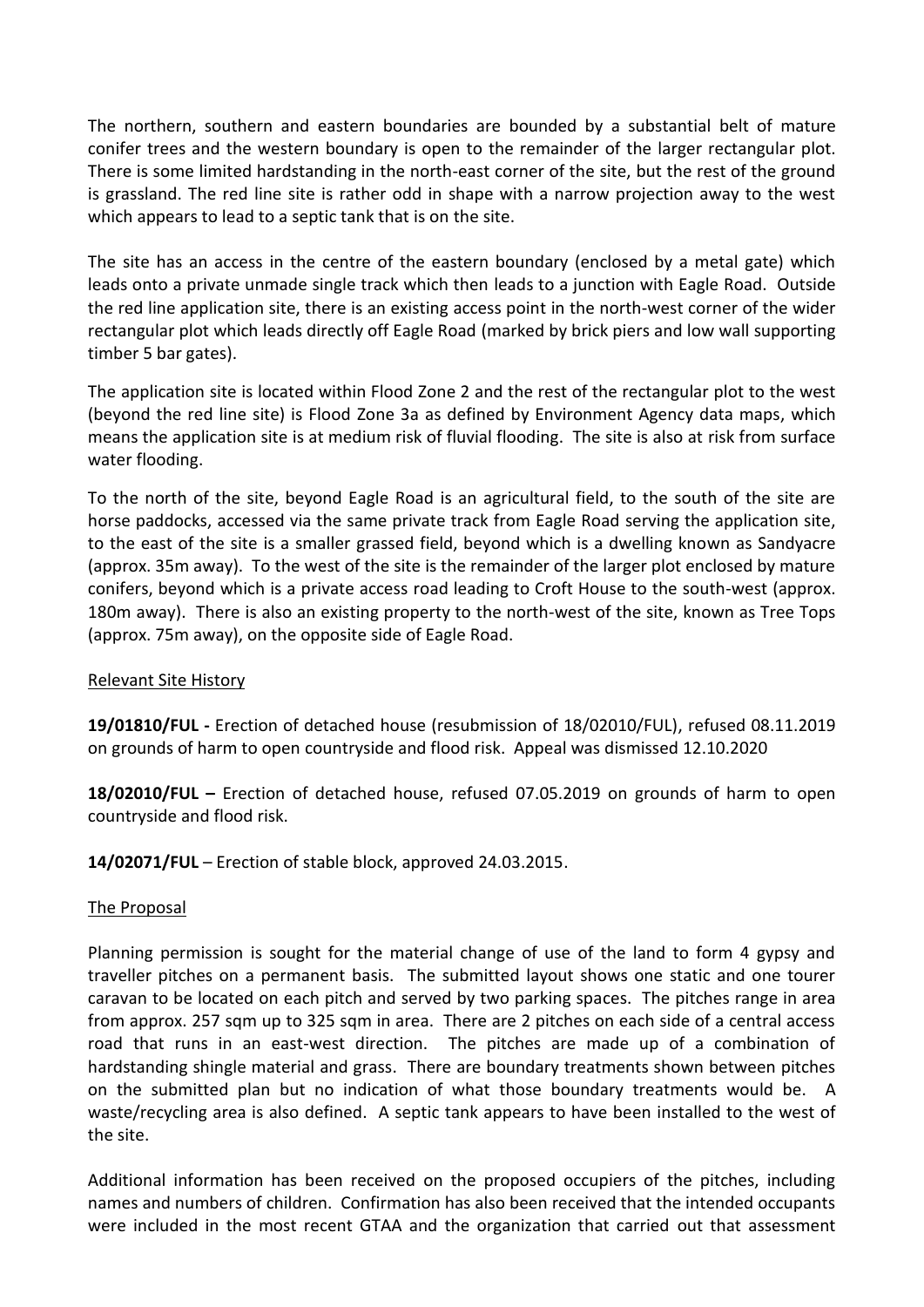determined that the proposed occupants had Gypsy status during their interview process, which means they have not ceased travelling for economic purposes, they travel for at least 2 months a year and that they have no plans to cease travelling in the future.

The following plans and documents are being considered by this application:

- Site Location Plan (Drawing No: LP-01-2021)
- Block Plan (Drawing No: BP-01-2021)
- Proposed Access Plan
- Design and Access Statement
- Flood Risk Assessment

#### Departure/Public Advertisement Procedure

Occupiers of 7 properties have been individually notified by letter and a site notice has been displayed at the site.

#### **Planning Policy Framework**

#### **The Development Plan**

#### **Newark and Sherwood Amended Core Strategy DPD (adopted March 2019)**

Spatial Policy 1 - Settlement Hierarchy

Spatial Policy 3 – Rural Areas

Spatial Policy 7 - Sustainable Transport

- Core Policy 4 Gypsies and Travellers New Pitch Provision
- Core Policy 5 Criteria for Considering Sites for Gypsy & Travellers and Travelling Showpeople
- Core Policy 9 Sustainable Design
- Core Policy 10 Climate Change
- Core Policy 13 Landscape Character

#### **Allocations & Development Management DPD**

DM5 – Design DM8 – Development in the Open Countryside DM12 – Presumption in Favour of Sustainable Development

#### **Other Material Planning Considerations**

National Planning Policy Framework 2021 Planning Practice Guidance Landscape Character Assessment SPD 2013 GTAA, Feb 2020 The Equality Act 2010 Human Rights Act 1998 Planning Policy for Traveller Sites (PPTS) – 2015 (summarised below)

When determining planning applications for traveller sites, this policy states that planning permission must be determined in accordance with the Development Plan unless material considerations indicate otherwise. The Government's overarching aim is to ensure fair and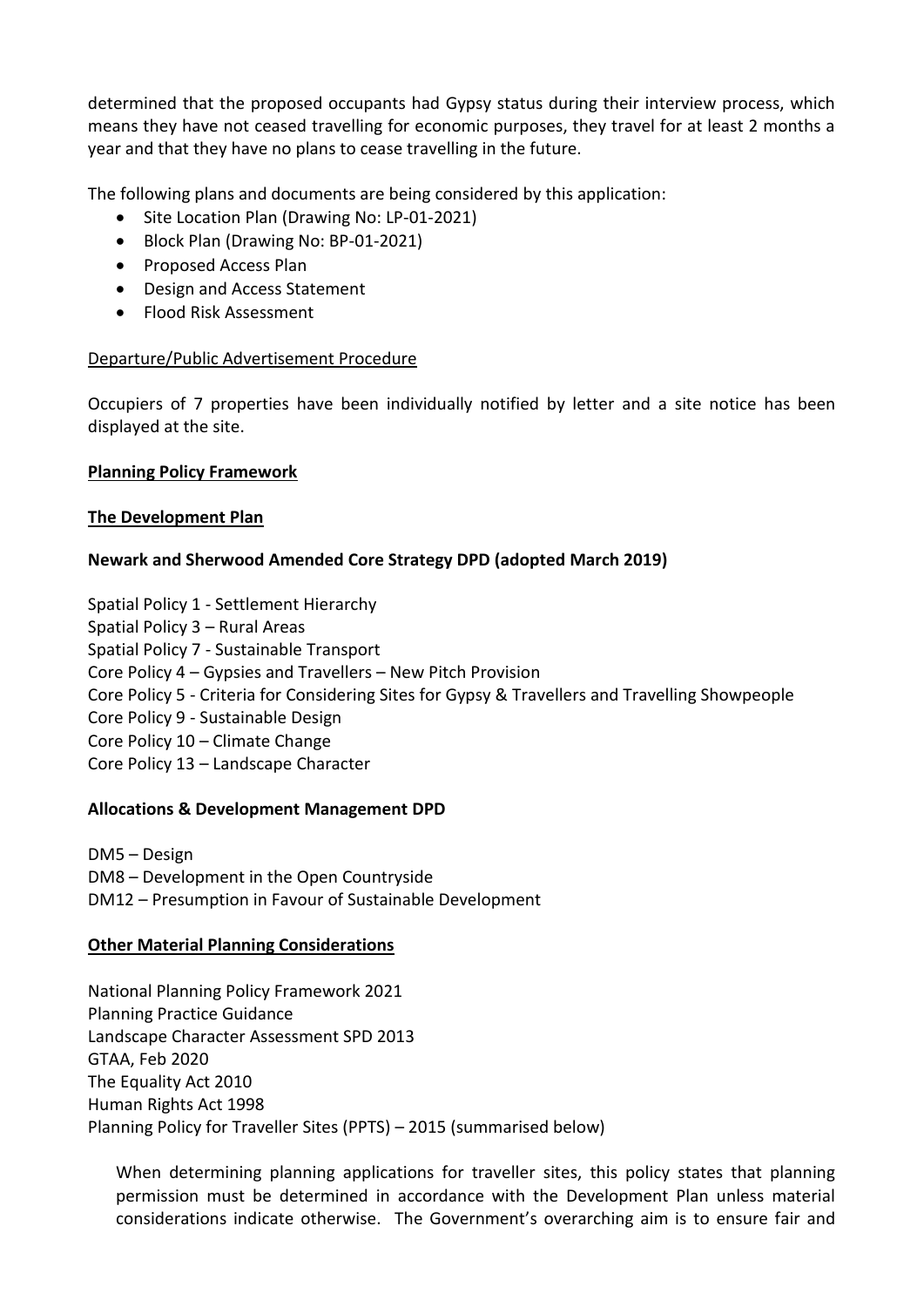equal treatment for travellers, in a way that facilities their traditional and nomadic way of life while respecting the interests of the settled community.

Applications should be assessed and determined in accordance with the presumption in favour of sustainable development and the application of specific policies within the NPPF and this document (Planning Policy for Traveller Sites).

This document states that the following issues should be considered, amongst other relevant matters:

- Existing level of local provision and need for sites;
- The availability (or lack) of alternative accommodation for the applicants;
- Other personal circumstances of the applicant;
- Locally specific criteria used to guide allocation of sites in plans should be used to assess applications that come forward on unallocated sites;
- Applications should be determined for sites from any travellers and not just those with local connections.

Weight should also be attached to:

- Effective use of previously developed (Brownfield), untidy or derelict land;
- Sites being well planned or soft landscaped in such a way as to positively enhance the environment and increase its openness;
- Promoting opportunities for healthy lifestyles, such as ensuring adequate landscaping and play areas for children;
- Not enclosing a site with so much hard landscaping, high walls or fences that the impression may be given that the site and its occupants are deliberately isolated from the rest of the community.

If a LPA cannot demonstrate an up-to-date 5 year supply of deliverable sites, this should be a significant material consideration in any subsequent planning decision when considering applications for the grant of temporary planning permission. There is no presumption that a temporary grant of planning permission should be granted permanently.

Annex 1 provides a definition of "gypsies and travellers" and states:-

"Persons of nomadic habit of life whatever their race or origin, including such persons who on grounds of their own or their family's or dependents' educational or health needs or old age have ceased to travel temporarily, but excluding members of an organized group of travelling showpeople or circus people travelling together as such."

# Consultations

**Spalford Parish Meeting –** Object on the following grounds:-

- 1. Flood zone, other sites would present lower risks and concerns relating to Environment Agency comments on anchoring of caravans to the ground, which will only mitigate against movement or floating away with no mention of tourer caravans;
- 2. Open and Rural Countryside;
- 3. Local Amenities and Infrastructure;
- 4. Impact of unplanned population expansion;
- 5. Existing numbers of caravans in the area;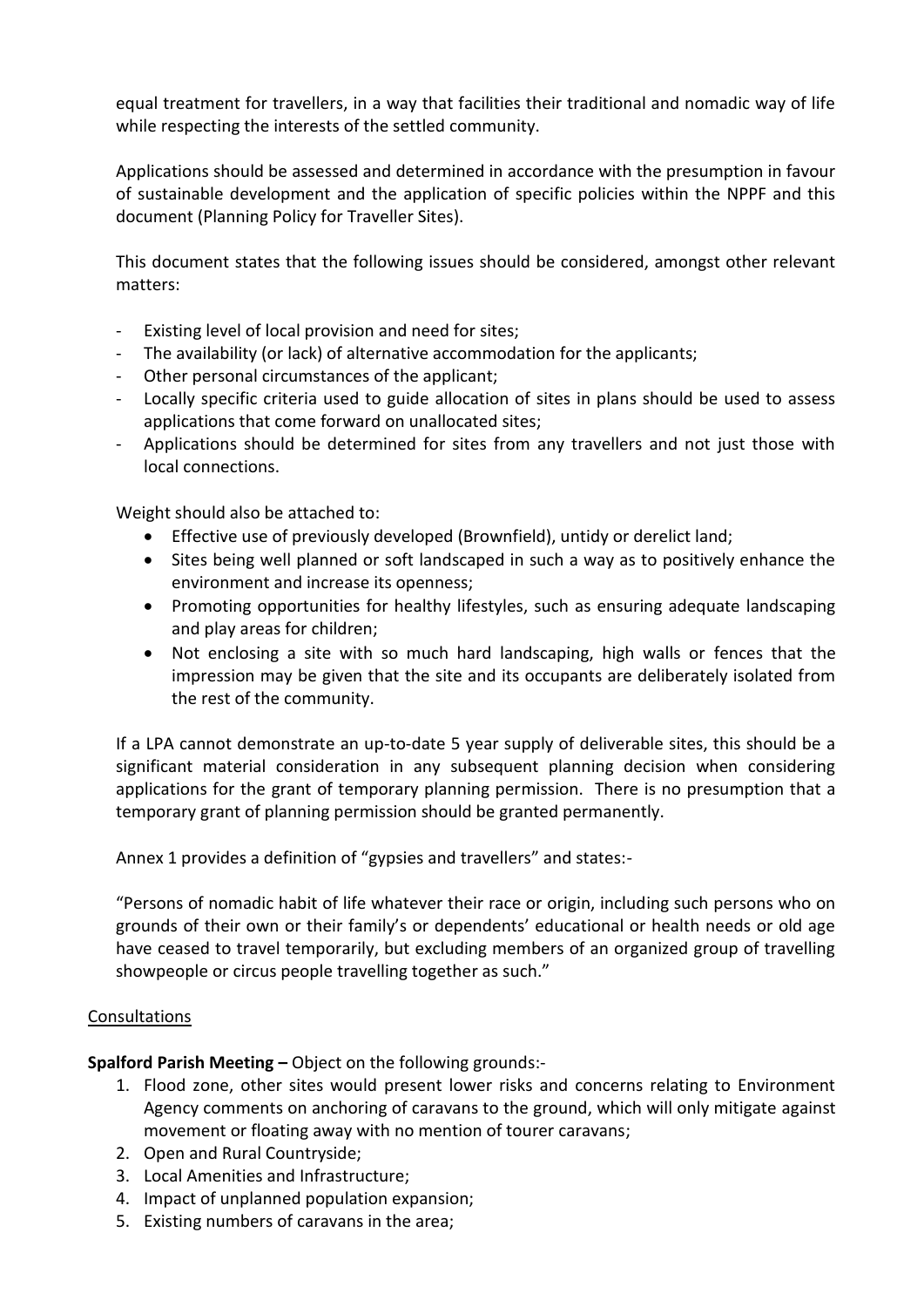- 6. Planning Precedence;
- 7. Non-alignment of application with Amended Core Strategy;
- 8. Inconsistencies with the submission and lack of detail which could lead to enforcement issues in the future, as experienced by mistakes made in the past on the Spalford Caravan and Leisure site;
- 9. New application has recently been submitted for 25 caravans/lodges on land less than 300m from this site;
- 10. NSDC needs to conduct a specific review of caravan applications in Spalford as the critical mass of caravans is having a profound and damaging impact on the surrounding area and Spalford Parish Meeting requests a realistic assessment is carried out to ascertain if it is practicable to monitor and enforce planning permissions;
- 11. Indication of the number of people is not provided or how many of the sites are permanent or transient;
- 12. Drainage concerns in relation to both the septic tank, rising water table and potential to increase water flow on neighbouring land;
- 13. Trees/planting around the site could be easily removed and grass verges carved up;
- 14. Highway safety concerns when caravan traffic combined with existing HGV traffic and tractors on narrow sections of road with blind bends causing conflict with pedestrians, cyclist and horse-riders;
- 15. Planning Decision 21/01907/FUL dated 6 January 2022 for two dwellings is relevant and germane to this application as the same criteria for refusal equally applies. If this application were successful it would represent a huge departure from the prevailing planning policies and strategic direction; and
- 16. Photographs showing pluvial flooding.

The full Spalford Parish Meeting objections can be found in full on the link below (received 29.12.2021, 28.01.2022, 03.02.2022, 04.02.2022, 14.02.2022 and 21 February 2022) **[https://publicaccess.newark-sherwooddc.gov.uk/online](https://publicaccess.newark-sherwooddc.gov.uk/online-applications/applicationDetails.do?activeTab=documents&keyVal=R3FCU0LBIJ100)[applications/applicationDetails.do?activeTab=documents&keyVal=R3FCU0LBIJ100](https://publicaccess.newark-sherwooddc.gov.uk/online-applications/applicationDetails.do?activeTab=documents&keyVal=R3FCU0LBIJ100)**

**NCC, Highway Authority –** No objection. **"**This is a proposal for four pitches. One static and one touring caravan on each pitch. All pitches will have two parking spaces. The site itself is set back from the highway along a track. There is an access gate from Eagle Road, and this is set back for vehicles to wait off the carriageway whilst opening it."

**The Environment Agency –** No objection, the proposal has met the requirements of the Exceptions Test and can be made safe for its perceived lifetime, subject to a condition relating to finished floor levels.

Advisory note – residual flood risk, relating which suggests securely anchoring the dwellings to the ground to minimize the risk of the dwellings becoming mobilised during a flood event.

Advisory note – foul sewage disposal

**Trent Valley Internal Drainage Board –** General standard comments regarding watercourses, septic tanks, when the Board's consent is required, riparian responsibilities and soakaways.

**NSDC, Environmental Health –** I have noted on the application that sewage is to be disposed of via a septic tank. I have concerns that the water table is quite high in the area and that a septic tank may not be suitable for the discharge of sewage from 8 caravans. I understand a percolation test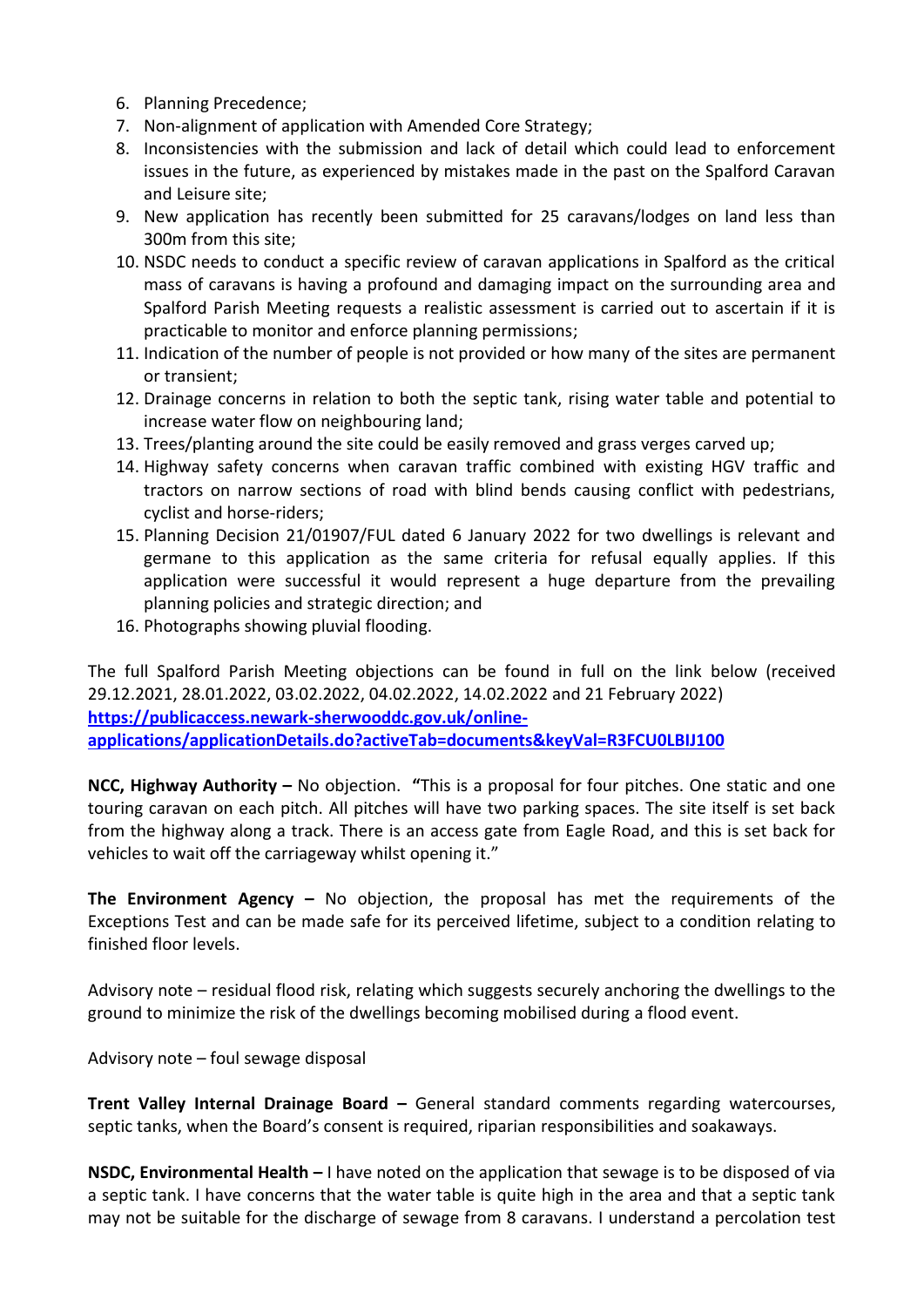has not been carried out as yet. If the land fails a percolation test there are other ways of treating waste water, which could include installation of a cesspit or mini-sewage treatment plant. Request informative regarding the need for a caravan site licence.

# **Representations have been received from 26 local residents/interested parties (the majority of which were on the same pre-printed letters and 2 anonymous) which can be summarised as follows:**

- **Flood risk on this site;**
- **Elevating flood risk to surrounding land and properties;**
- **Effect upon the nature of the open and rural countryside;**
- **The visual impact of the site upon the Spalford amenity;**
- **Lack of local facilities and amenities within Spalford;**
- **The distance from local amenities – Collingham is 5.5 miles away;**
- **The impact of immediate and relative size of population expansion on Spalford;**
- **The oversupply of existing caravans in the area;**
- **The rejection of past applications on the site and related area;**
- **Lack of fit with NSDC's policies and strategic plan;**
- **It would increase traffic flow on already poorly maintained roads;**
- **It would be close to a bend in the road where the road narrows;**
- **Not a suitable site for use – no mains gas, no footpaths, no drainage, no street lighting, no public transport, no open green areas for play – only police force, fire service and a post box.**
- **Absence of mains sewerage and the high water table can cause problems with soak aways and septic tanks;**
- **Would have a negative impact on local wildlife; and**
- **It would de-value the village and de-value properties.**

#### Comments of the Business Manager

# *Principle of Development*

Section 38(6) of the Planning and Compulsory Purchase Act 2004 state that planning applications shall be determined in accordance with the development plan unless material considerations indicate otherwise, this is consistent with Paragraph 11 of the NPPF.

The District Council, as Local Planning Authority, has a duty to provide sites on which Gypsy and Travellers can live. The Gypsy and Traveller Accommodation Assessment (GTAA) demonstrates a need for 118 pitches to meet the needs of those who were established to meet the planning definition between 2013-33 (this figure rises to 169 to take account of undetermined households and those who do not meet the definition – but who may require a culturally appropriate form of accommodation). Our requirement of 118 pitches forms the basis of the five year land supply test, as required as part of the PPTS. Helpfully the GTAA splits this need across 5 year tranches – with 77 pitches needing to be delivered or available within the first period (2019-24) for a five year supply to be achieved. This reflects a heavy skewing towards that first tranche – due to the need to address unauthorised and temporary development, doubling up (i.e. households lacking their own pitch) and some demographic change within that timespan (i.e. individuals who will be capable of representing a household by the time 2024 is reached).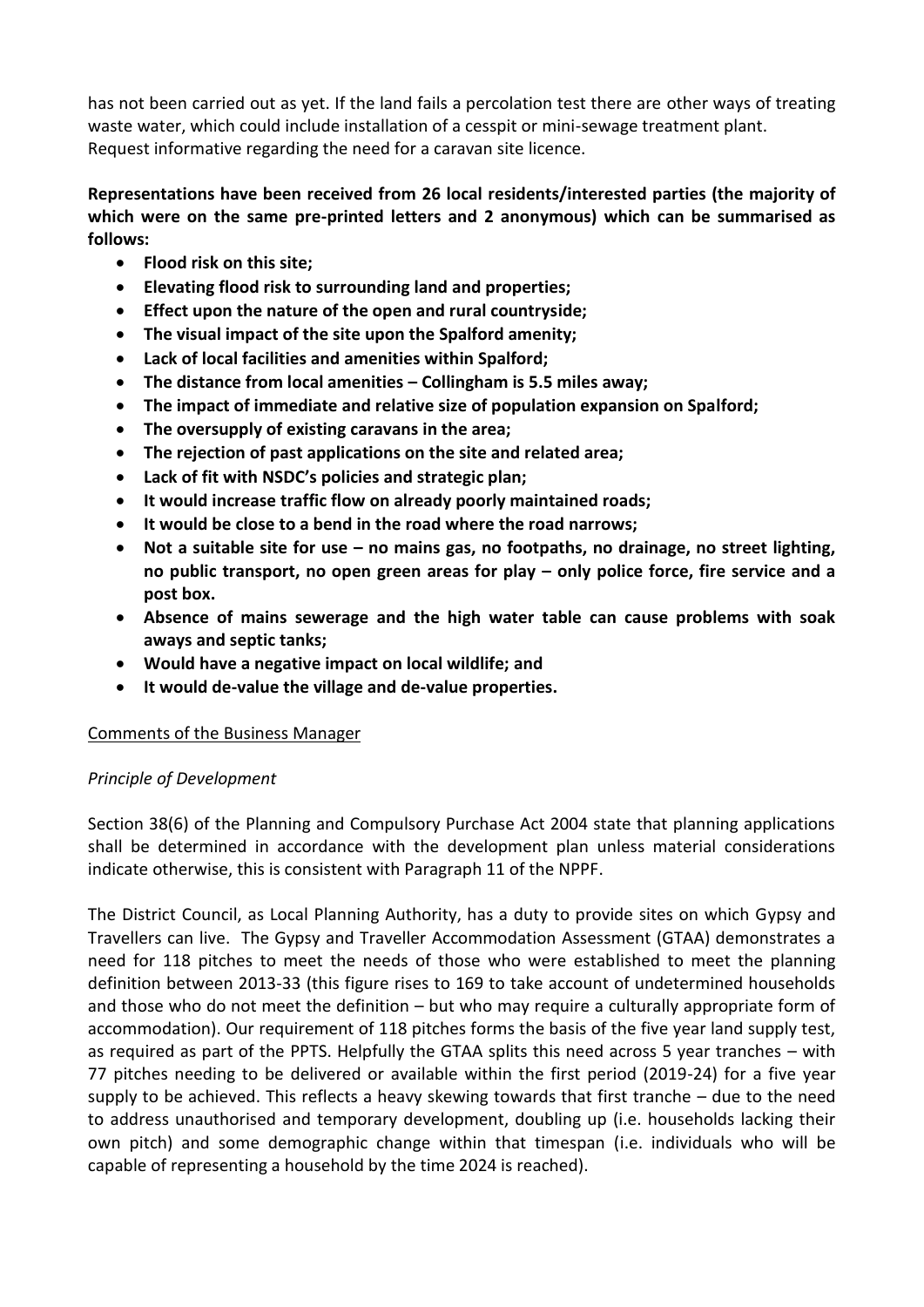It is accepted that the Authority has a considerable shortfall in being able to demonstrate a five year land supply, and a sizeable overall requirement which needs to be addressed. Both the extent of the pitch requirement and the lack of a five year land supply represent significant material considerations, which weigh heavily in the favour of the granting of consent where proposals will contribute towards supply. Importantly, the GTAA assumed a net zero contribution from inward migration into the District - meaning that pitch requirements are driven by locally identifiable need.

As this site is a new site, it did not form part of the baseline position (August 2019) for the GTAA. The supporting information submitted states the needs of all proposed occupiers were included within 2019 survey, however, this has not been able to be verified. However, the case officer, is aware at least one pitch of the four would cater for the needs of individuals who formed a component of the need identified through the Assessment – but happened to be living on a site elsewhere in the District at the time. As such, it is considered that the proposed development would provide some positive contribution towards meeting the need identified through the GTAA, or the demonstration of a five year land supply, which is a significant material consideration in favour of the proposal. Additional information has been submitted which adequately demonstrates that the proposed occupiers of the site would meet the definition of a traveller, provided through the Planning Policy for Traveller Sites.

There are currently no other alternative sites available with planning permission, and no allocated sites identified and consequently the Council does not have a five year supply of sites. These matters carry significant weight in favour of the proposals where they contribute towards supply.

The application site is located in the open countryside, but just east of the settlement of Spalford. Core Policy 4 states that future pitch provision will be addressed through all necessary means, including amongst other criteria, the granting of planning permission for pitches on new sites in line with Core Policy 5. Provision will be made in line with the Council's Spatial Strategy with the focus of the Council's efforts to seek to secure additional provision in and around the Newark Urban Area.

Beyond this, Core Policy 5 sets out a range of criteria, which proposals need to satisfy. The overall aims of this policy are identified as reducing the need for long distance travelling and possible environmental damage caused by unauthorized encampments and the contribution that live/work mixed use sites make to achieving sustainable development.

As referenced in the 2020 appeal decision on this site, the location is in the open countryside, and in line with the Planning Policy for Traveller Sites - Local planning authorities should very strictly limit new traveller site development in open countryside that is away from existing settlements or outside areas allocated in the development plan. It goes on to state that local planning authorities should ensure that sites in rural areas respect the scale of, and do not dominate, the nearest settled community, and avoid placing an undue pressure on the local infrastructure. The approach in the Development Plan reflects this approach, and development is strictly controlled in this location through Spatial Policy 3 and Policy DM8. The proposed development is located within open countryside and therefore inconsistent with the forms of development that Policy DM8 would allow.

Notwithstanding this, under some circumstances, it is accepted that gypsy and traveller sites can be acceptable in this type of location but this is dependent on the proposal being considered against the criteria within Core Policy 5, provided the scheme would, in the absence of more appropriately located sites, contribute towards meeting the significant local need (which in this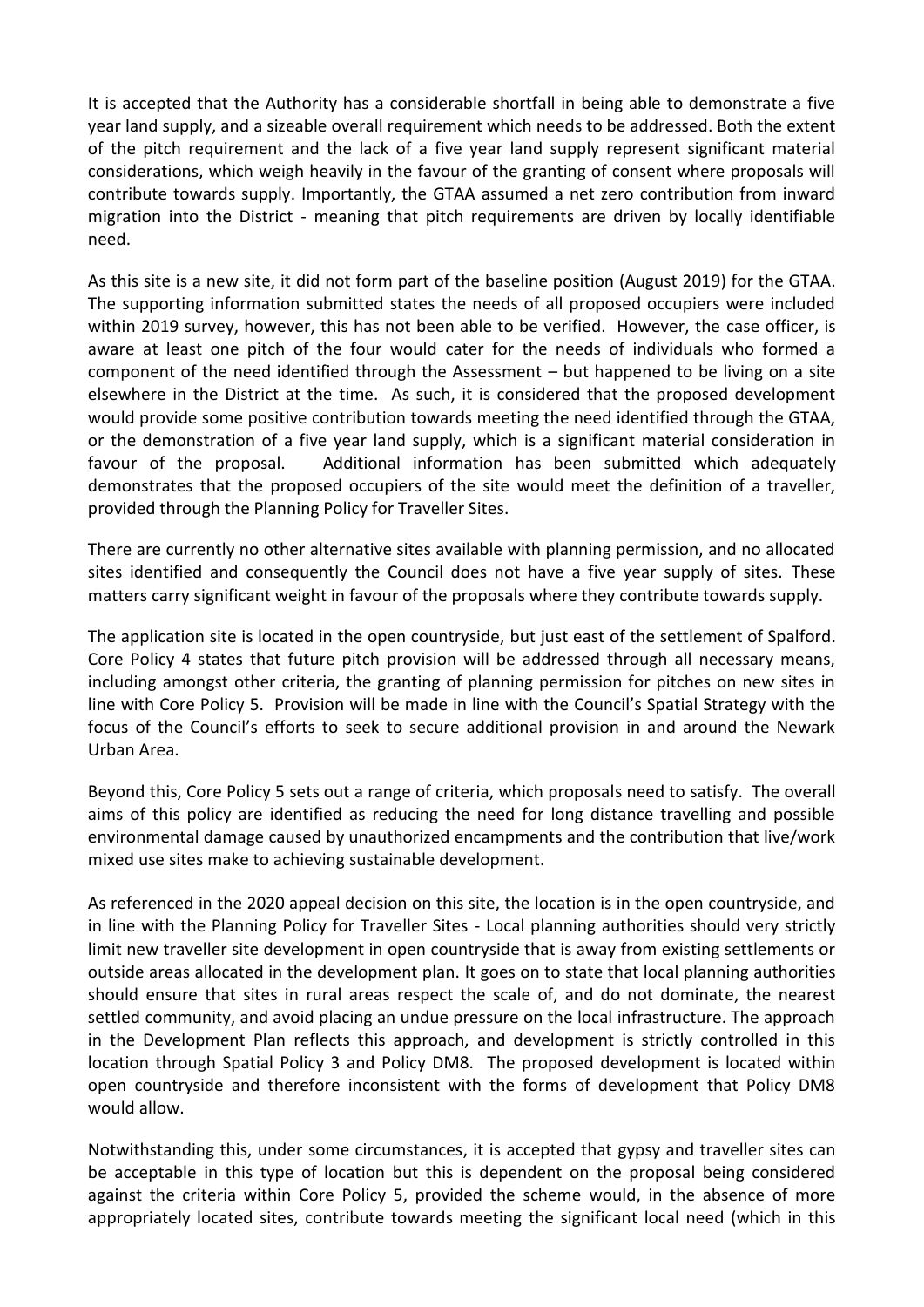case it provides for at least one). Beyond this, then Core Policy 5 criterion 1 (landscape) and 2 (access to services and facilities) provides an appropriate way of determining what kind of locations in the countryside could be acceptable.

Both Spalford Parish Meeting and local residents have raised concerns regarding the site's countryside location and their concerns regarding the negative impact of the proposal on the local infrastructure and its scale dominating Spalford village. Located in the countryside but on the edge of an existing, albeit small village, is not considered to be totally unacceptable in principle. Furthermore a development of 4 pitches (max of 8 caravans) is considered to be relatively small scale and it is not considered that 4 additional families would represent a domination of the existing village community or would exert an unacceptable degree of pressure on Spalford's local infrastructure.

In summary, the District has a significant unmet need for Gypsy and Traveller pitches. The proposal would represent a small but direct contribution towards a five year land supply of at least one pitch. This positive contribution is a small but significant benefit, and one which should be afforded considerable weight as part of the overall planning balance.

The principle of this use in this location is therefore considered to be acceptable subject to assessment under the criteria set out within Core Policy 5, which are more site specific, and these are set out and considered below.

### *Impact on the character and appearance of the area, heritage assets and ecology*

The first criteria of Core Policy 5 states that the site would not lead to the unacceptable loss, or significant adverse impact on the landscape character and value, important heritage assets and their settings, nature conservation and biodiversity sites. The fifth criteria of CP5 seeks that the site is capable of being designed to ensure that appropriate landscaping and planting would provide and maintain visual amenity. Core Policy 13 of the Core Strategy addresses issues of landscape character. The Landscape Character Assessment SPD informs the policy approach identified within Core Policy 13. The LCA provides an objective methodology for assessing the varied landscape within the District and contains information about the character, condition and sensitivity of the landscape.

The site is identified as being within the East Nottinghamshire Sandlands and within the Landscape sub-type of Wigsley Village Farmlands (ES PZ 02) as set out within the Landscape Character Assessment SPD. This states that the condition of the landscape is poor and the sensitivity low with an outcome to create a landscape. It acknowledges characteristic visual features include numerous fragmented blocks of mixed deciduous woodland, coniferous plantations and some remnant Parkland. Specific recommendations for built features therefore encourage conservation of what remains of the rural landscape by concentrating new development around existing settlements and creating new development which reflects the local built vernacular. With regard to landscape features this seeks to create new hedgerows and conserve existing.

It is clear that conifers do play some part in the existing soft landscaping features of this area, in coniferous plantations. On this site, their careful positioning around the square boundaries produce a very deliberate, man-made functioning feature to provide a high and successful level of screening between the inside and the outside of the site (other than the gap providing the access in the eastern boundary). However, having acknowledged its rather odd current visual appearance, it is an existing feature and would indeed provide a successful soft screen. Whilst caravans are not necessarily alien features in open countryside, it is accepted that their often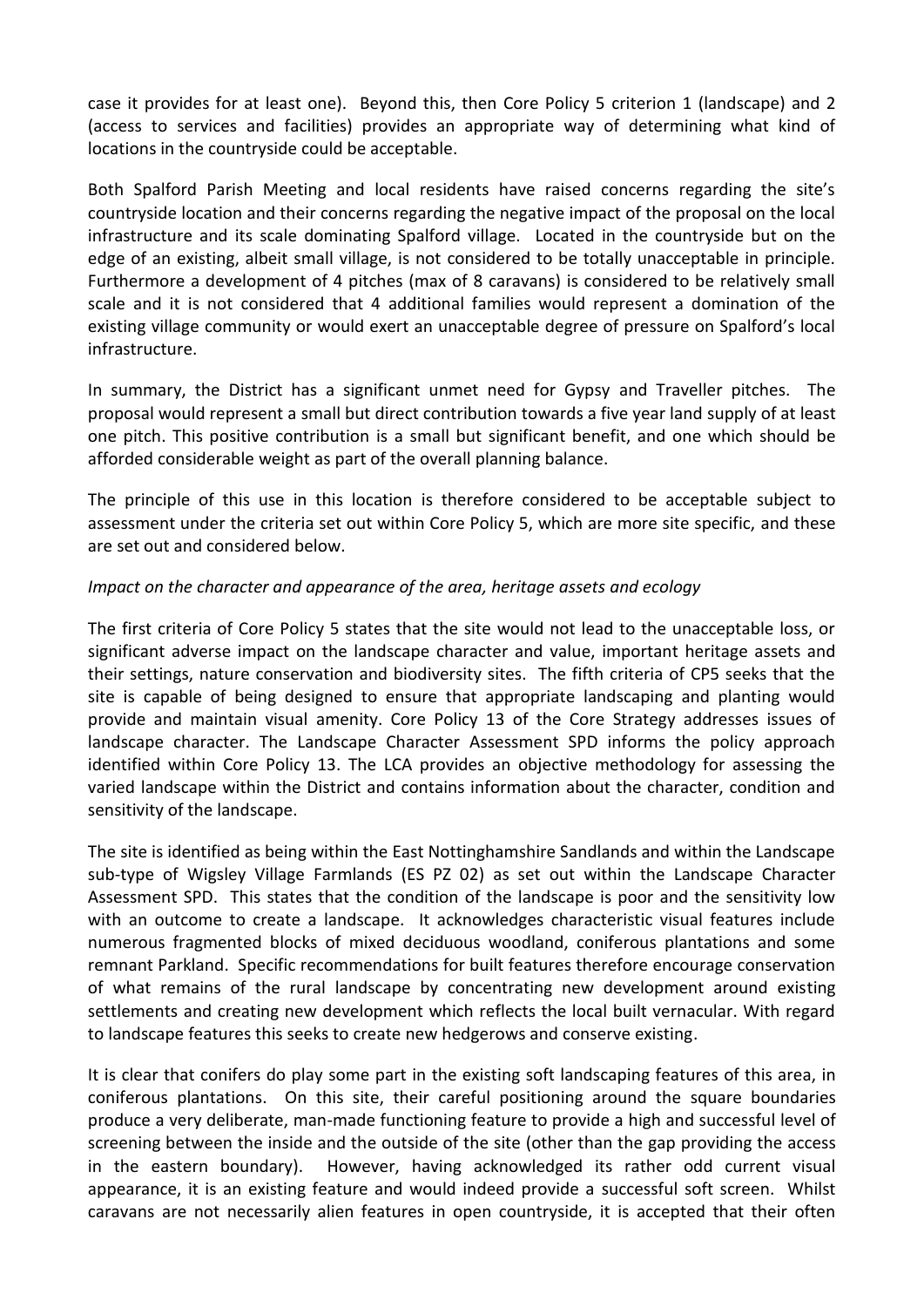white, shiny box-like form (and therefore far from reflecting local built vernacular) can somewhat detract from the greens, browns and golds of the surrounding rural visual amenities. However 4 pitches (max of 8 caravans) is considered to represent a relatively small scale site and it is therefore considered that although rather engineered in appearance the existing boundary treatment would provide a green softening around the proposed caravan site and it could be conditioned that appropriate new soft boundary planting be undertaken along the western boundary of the site, to soften potential views from the existing Eagle Road access point to the north-west of the site. The pitches would still retain some grass within them. The mature trees along the back edge of the grass verge of Eagle Road adjacent to the site in this location would also be retained and so the mature treed and soft setting to the site from Eagle Road would be retained. It is noted that local residents have raised concerns that these trees could be cut down at any time. This is true as the site is not in a Conservation Area and there are no Tree Protection Orders on the site. It is not considered to be appropriate to seek to protect the trees around the boundaries of the site through an Order. The most critical boundary would be the one along the Eagle Road frontage. Given that this existing boundary treatment would provide the residents of the proposed site with privacy and a buffer from the road, it is considered that there would be a very low risk of this planting being removed.

No designated heritage assets are located near to the site that would be affected by the proposals.

In terms of biodiversity impacts, given that the site is an open grassed field/paddock with areas of hardstanding, it is unlikely that the site supports any significant levels of biodiversity. There is also no intention to remove any trees or hedgerow from the site. Should planning permission be granted, a condition to plant a new native hedgerow along the western boundary of the site would provide additional biodiversity enhancement.

Section 11 of the NPPF relates to making effective use of land and paragraph 117 states that planning decisions should promote an effective use of land in meeting the need for homes and other uses, while safeguarding the environment. Paragraph 122 states that planning decisions should support development that makes efficient use of land, taking into account: a) the identified need for different types of housing and other forms off development, and the availability of land suitable for accommodating it ….d) the desirability of maintaining an area's prevailing character and setting. Core Policy 5 advises on general guidelines for pitch sizes. A pitch that is a permanent site where there are shared facilities within the overall site (e.g. the storage of waste and sewerage disposal), the policy advises the pitch should be approx. 350 sq m. The size of the pitches presented fall slightly below this standard (being between 325 sqm and 257 sqm). Whilst it is acknowledged that the proposed pitches are on the smaller side, given the site would contribute towards the unmet need of gypsy and traveller pitches, it would be difficult to sustain a reason for refusal on this basis.

Overall, the current scheme represents a single storey scaled development of up to eight caravans. The existing mature conifer trees that exist around 3 of the site boundaries provide a soft landscaped boundary in this countryside location. The general impact on the visual amenities of the area and roadside is found to be acceptable with new hedgerow planting along the western boundary of the site, which can be conditioned, to provide some additional softening/screening to the appearance of the caravans along this boundary, along with the additional biodiversity benefit. It is acknowledged, however, that the Spalford Parish Meeting and local residents have a contrary view and conclude the development would be harmful to the local area. The comments received have been taken into account.

However, for the reasons outlined, it is considered it would be difficult to sustain grounds of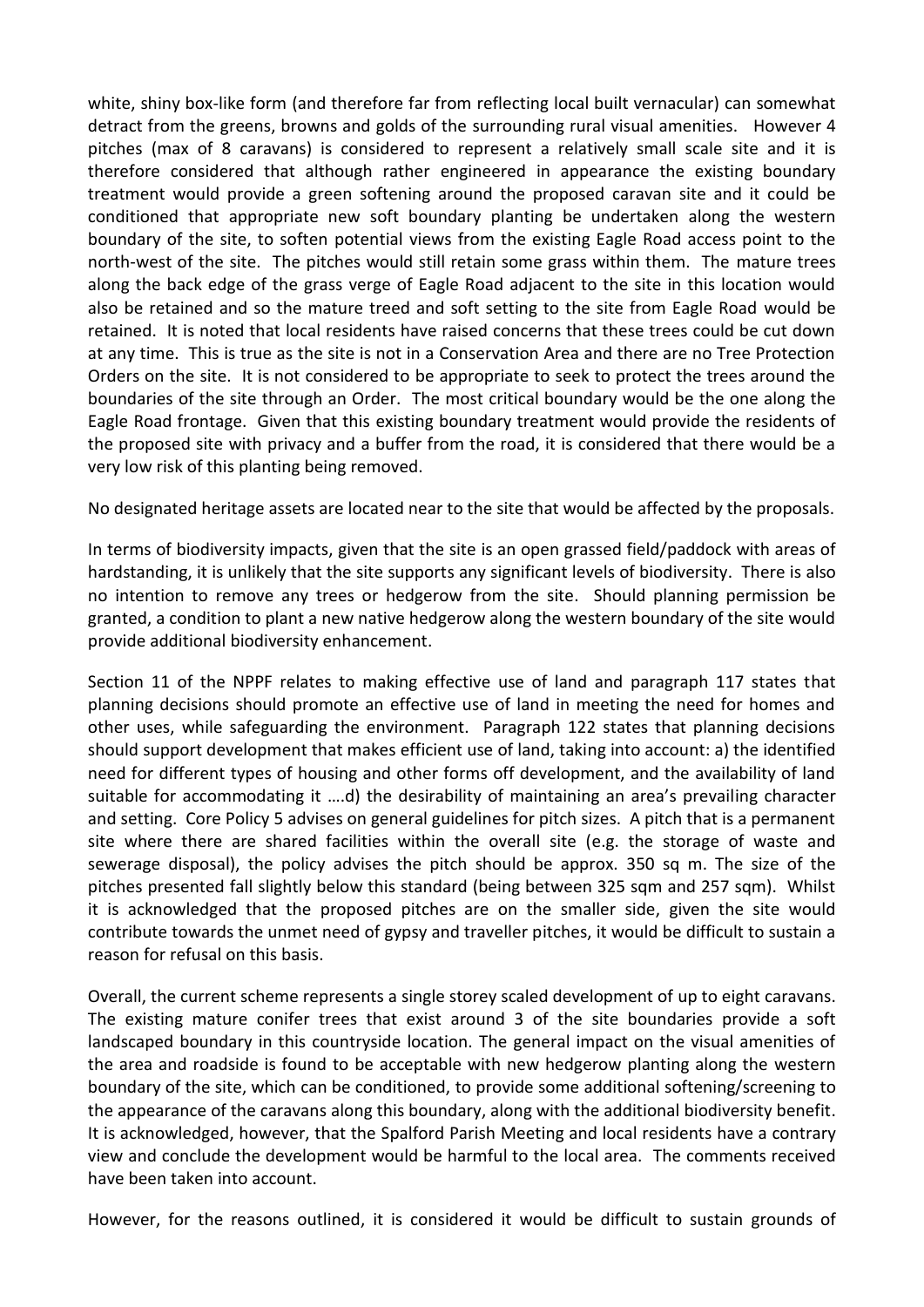unacceptable detriment to the landscape character and appearance of the area, of this relatively small and compact site, subject to the imposition of appropriate conditions, including new boundary landscaping and its associated biodiversity enhancements. This criteria of CP5 is therefore considered to be met.

#### *Impact on residential amenity*

The fourth criteria of Core Policy 5 states that the site would offer a suitable level of residential amenity to any proposed occupiers and not have an unacceptable adverse impact on the amenity of nearby residents particularly in rural and semi-rural settings where development is restricted overall.

Paragraph 127(f) of the Framework states that planning decisions should create places that promote health and well-being with a high standard of amenity for existing and future users.

In terms of the proposed occupiers of the site, the size of the pitches presented fall slightly below this standard of 350 sqm set out in Core Policy 5 (being between 325 sqm and 257 sqm in area). Whilst it is acknowledged that the proposed pitches are on the smaller side, it is not considered that this needs to be fatal to the scheme. Given existing boundary treatments and distance from existing dwellings, the needs of the privacy of proposed occupiers could be met and a condition relating to proposed boundary treatments between pitches could ensure a degree of privacy between pitches.

Turning now to existing residents who would live close to the site, to the east is a smaller grassed field, beyond which is a dwelling known as Sandyacre (approx. 35m away). To the west of the site is the remainder of the larger plot enclosed by mature conifers, beyond which is a private access road leading to Croft House to the south-west (approx. 180m away). There is also an existing property to the north-west of the site, known as Tree Tops (approx. 75m away), on the opposite side of Eagle Road. These would represent the nearest affected receptors of the proposed development.

Any new development will have some impact on the amenity of neighbouring properties. The proposal would result in increased vehicular movements causing additional noise and disturbance from associated comings and goings. It is also acknowledged that some level of new external lighting would likely be required which also has the potential for some negative impact, although existing boundary treatment would provide some mitigation to this aspect. The inclusion of a defined waste/recycling area within the layout of the site indicates consideration to matters of refuse disposal for the site.

Given the single storey nature of the two caravans, together with boundary treatments and the separation distance between the site and existing neighbours, together with the relative small scale nature of the proposal for 4 pitches, it is not considered that the relationships would result in any unacceptable degree of harm on the amenities of existing occupiers close to the site.

#### *Impact on Highway Safety*

The third criteria of Core Policy 5 states that the site has safe and convenient access to the highway network.

Notts County Council as Highway Authority has raised no objection to the application, following the submission of a detailed plan showing improvements where the existing private access road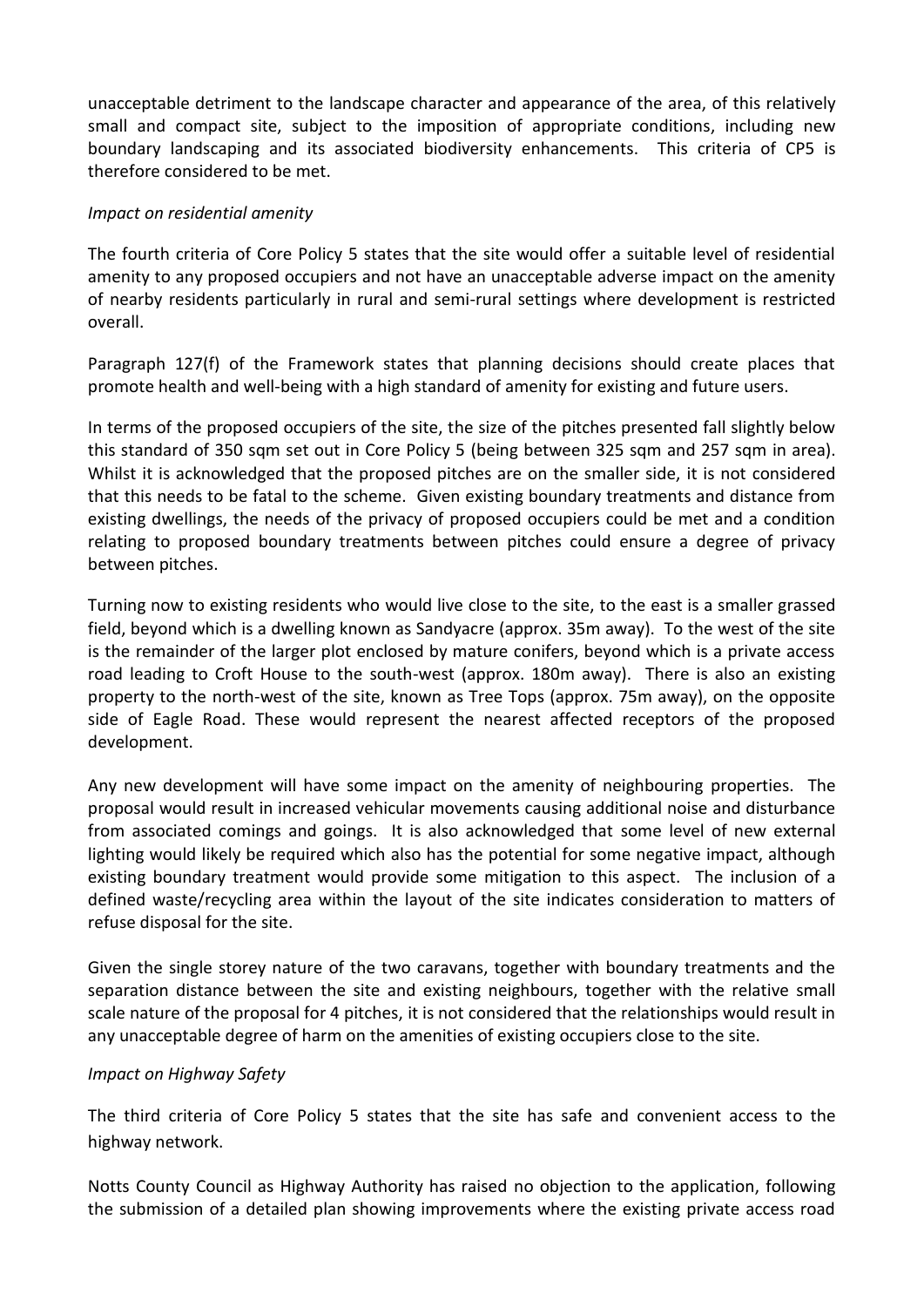that leads to the site entrance, joins the public highway on Eagle Road. A new area of tarmac will need to be laid and as it represents work being carried out in the highway, these works need to be carried out by Via, the County Council's contractor. This can be included within any informative, should permission be granted. They are satisfied with the level of parking provided on each pitch and the internal layout of the proposed access.

Whilst local comments have raised concerns regarding the bend and narrowing in the road and the inability of the existing roads to deal with the increased level of traffic, on the basis of the comments received from the highway authority, it is considered that the proposal would not cause any highway safety concerns and accords with Spatial Policy 7 of the Core Strategy and Policy DM5 of the A&DM DPD in this regard.

### *Sustainability*

The second criteria of CP5 requires consideration of reasonable access to essential services (mains water, electricity, drainage and sanitation) and basic everyday community services and facilities including education, health, shopping and transport.

Whilst it is acknowledged that Spalford itself has no services and facilities, though there does appear to be a bus service that would provide access to Collingham and Newark within the District. The location would fall inside the Primary School catchment for North Clifton – which is being considered for closure by the County Council. Beyond this the site would then be dependent upon accessing the limited range of services within South Clifton (church and village hall), and the closest place to carry out food shopping and access healthcare provision appears to be Collingham (around a 9 minute drive and 5.5 miles away). Consequently, this location would be largely dependent on the accessing of services and facilities some distance away, and therefore would fall short of meeting the requirements in criterion 2 of Core Policy 5, which weighs against the proposal. The comments received on this matter from the Parish Meeting and local residents have been taken into account in reaching this view.

The applicant has confirmed the site is served in terms of electricity and water supplies and is to be served by a septic tank. The Environment Agency have advised an informative should be added to any permission granted to advise what is required in this regard outside the planning process.

#### *Flood Risk*

Criteria 6 seeks that in the case of any development proposal which raises the issue of flood risk, regard will be had to advice contained within the Government's PPTS and the findings of the Newark and Sherwood Strategic Flood Risk Assessment. Where flooding is found to be an issue, the District Council will require the completion of a site specific Flood Risk Assessment, applying both the Sequential and Exceptions Tests, as appropriate, to achieve safety for eventual occupiers.

The NPPF states that local planning authorities should minimise risk by directing development away from high risk areas to those with the lowest probability of flooding. Core Policy 10 and Policy DM5 also reflect the advice on the location of development on land at risk of flooding and aims to steer new development away from areas at highest risk of flooding. Paragraph 13 (g) of the PPTS sets out a clear objective not to locate gypsy and traveller sites in areas at high risk of flooding, including functional floodplains, given the particular vulnerability of caravans.

Table 2 of the Planning Practice Guidance states that caravans, mobile homes and park homes intended for permanent residential use are classified as "highly vulnerable" uses. Table 3 of the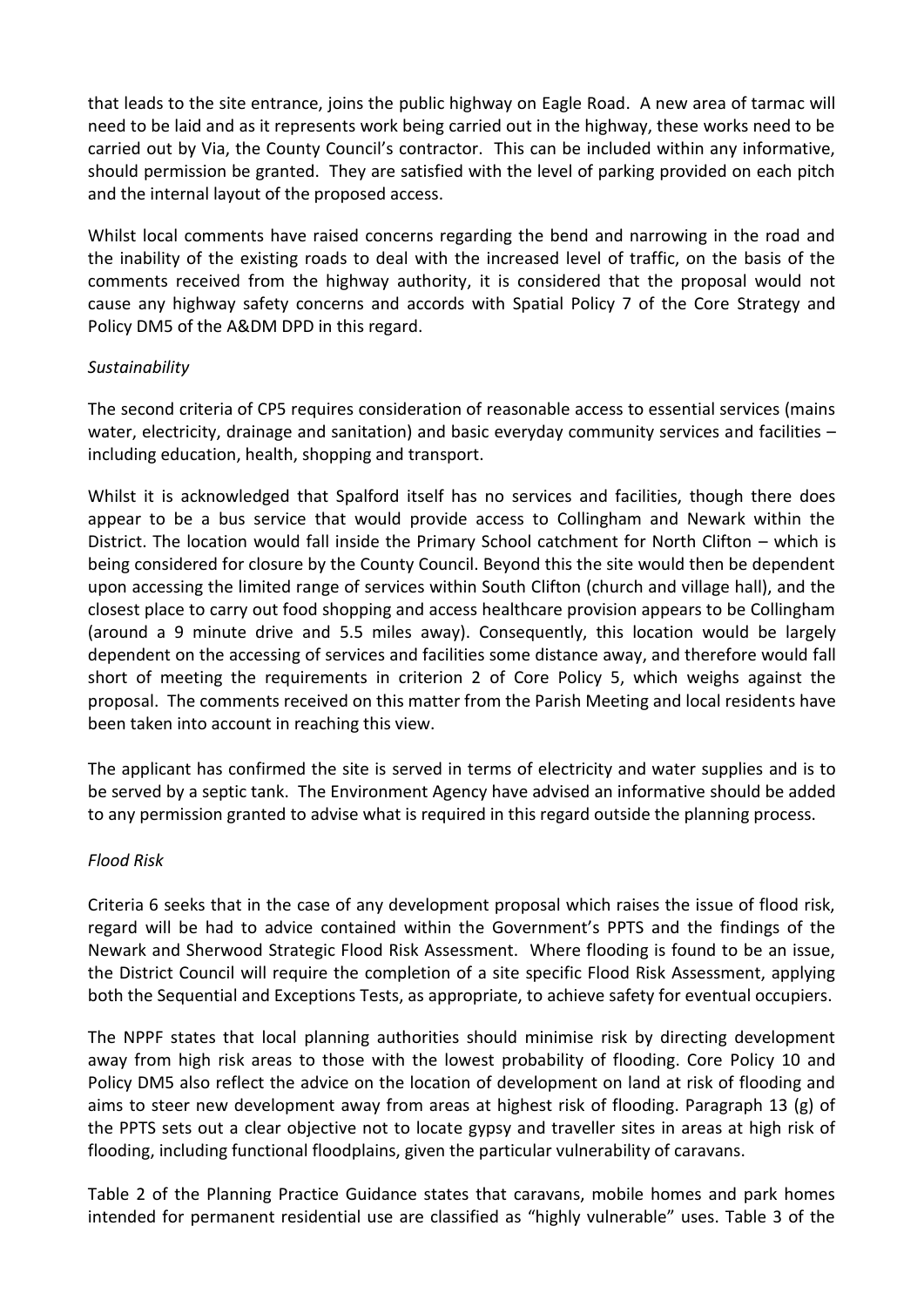Practice Guidance states that within Flood Zone 2, highly vulnerable classification development requires the Exception Test to be applied. Whilst the western half of the larger paddock falls within Flood Zone 3a (at high risk of fluvial flooding), the area of land where the caravans are to be sited is within Flood Zone 2 (at medium risk of flood risk). Table 3 of the Practice Guidance states that within Flood Zone 2, for highly vulnerable classification development, the Exception Test is required to be applied. A Flood Risk Assessment has been submitted which states that the results from the Tidal Trent SFRM Model indicate that the development site is only at risk in the 1 in 1000-year scenario, with a predicted flood level of 7.7mAOD. In the 1 in 100+CC% breach scenario the flood levels at the development site range between 6.7mAOD and 6.64mAOD.

The FRA proposes that the caravan floor levels are set at 7mAOD, 300mm above the highest predicted breach flood level of 6.7mAOD. It is also recommended as a precaution that the static caravan be anchored to avoid become buoyant in an extreme flood event.

The EA Flood Warning Service is available in the area and prompt the implementation of a flood plan. Details of a flood plan are set out within the FRA where on receipt of a flood warning (giving a min of 2 hours advance warning), the site could be evacuated.

The NPPF states the aim of the Sequential Test is to steer new development to areas with the lowest risk of flooding from any source. Development should not be permitted if there are reasonably available sites appropriate for the proposed development in areas with a lower risk of flooding. There are also two parts of the Exception Test that need to be passed:

a) The development would provide wider sustainability benefits to the community that outweigh flood risk; and

b) The development will be safe for its lifetime taking account of the vulnerability of its users, without increasing flood risk elsewhere, and, where possible, will reduce flood risk overall.

Through Core Policy 5, the proposal will also need to satisfy the Sequential and Exception Tests. Even though the proposal has been demonstrated as contributing towards the meeting of at least one locally identified need, the criterion based approach provided by Core Policy 5 is sufficiently flexible so as to provide the reasonable prospect of finding land at least flood risk. However, it is accepted that as the Council is currently unable to point to any reasonably available sites at lesser risk of flooding, the Sequential Test is considered to be passed in this case.

In relation to the first part of the Exception Test, it is not clear how sustainability benefits to the community would outweigh flood risk. However, the proposal would allow housing needs of the District to be met and is therefore modestly contributing to the supply of pitches. Whilst is it not ideal from a flood risk and sustainability perspective, in that the development should be located on land within Flood Zone 1, at lowest risk, but there are no sites at lower risk of flooding reasonably available for this use. No additional sustainability benefits have been identified by the submission.

In relation to part b) of the Exception Test, the Environment Agency consider the proposed development can be made safe for its perceived lifetime through the imposition of a condition relating to minimum internal floor levels of the caravans. Their original comments also included a condition requiring anchoring of the caravans to the ground, but later comments clarified that this should just be a 'Note To Applicant' rather than a condition.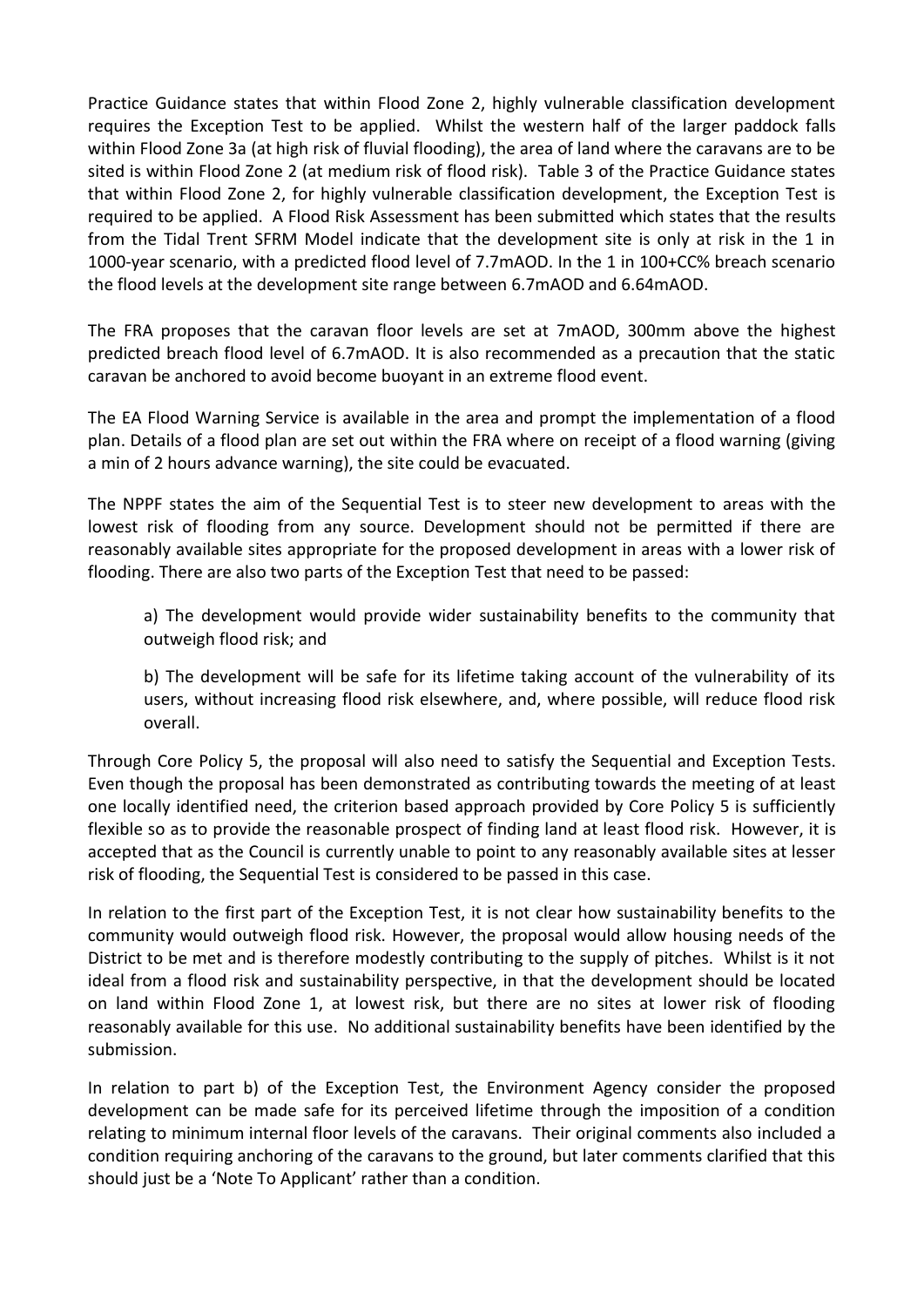The EA considers "*the ground levels across the entire site indicated by the red line boundary slopes down from its highest point to the east of the site to the west of the site. The proposed siting of the dwellings will be located on the highest ground levels to the East of the site.*

*The ground levels according to the most up to date LiDAR data range between 6.8-6.7mAOD at the west of the site and between 7.1-7.2mAOD at the East of the site where the structures will be situated. While the FRA has not used the most up to date hydraulic modelling, which did not include the most up to date climate change allowances.*

*The latest hydraulic modelling does now include the updated climate change allowances. In this case the assessment has been made against the 1 in 100 year 30% climate change allowance which would cover the perceived lifetime of the development of up to 100 years.*

*In this case the 1 in 100 year 30% climate change allowance event including a breach of the flood defences would result in depths of 6.7mAOD. Therefore this would not impact the site as the topography is already elevated above this level."*

The EA conclude that subject to a condition requiring finished floor levels to be set no lower than 7mAOD to account for any minor variations in ground levels which may not have been picked up by LiDAR, that the second part of the Exception Test is passed.

The FRA acknowledges that surface water flooding is also high on the site, but considers that the proposal is not likely to unacceptably increase surface water flooding, and would not result in flooding elsewhere from surface water flooding. All proposed surfaces on the development site would be permeable (grass, gravel and permeable tarmac) and is unlikely to result in any material reduction in soakway on the site below the existing situation. However, the application form states that surface water would be disposed of in an existing water course and there is concern locally that the ground water levels are high in this area. As such, it is considered that should planning permission be granted, a condition should be imposed requiring details of a surface water disposal scheme be submitted and approved.

In conclusion, notwithstanding the site's location on land within Flood Zone 2, for the reasons set out above, the proposal is considered to accord with the requirements of the NPPF and Core Policies 5 and 10 and Policy DM5, the proposal is considered to pass both the Sequential and Exception Tests. As such, flood risk and surface water drainage is considered to be a neutral matter in the overall planning balance.

# *Personal Circumstances*

It has been confirmed that the proposed occupiers of the pitches, comprise the following:-

- One married couple and their two children;
- One married couple and their three children:
- One married couple and their single child; and
- One married couple.

Confirmation has been received that the intended occupants were included in the most recent GTAA (July 2019) and the organization that carried out that assessment determined that the proposed occupants had Gypsy status during their interview process, which means they have not ceased travelling for economic purposes, they travel for at least 2 months a year and that they have no plans to cease travelling in the future. On this basis, there is no reason to doubt that the proposed occupiers of the site fall within the definition set out within Annex 1 of PPTS.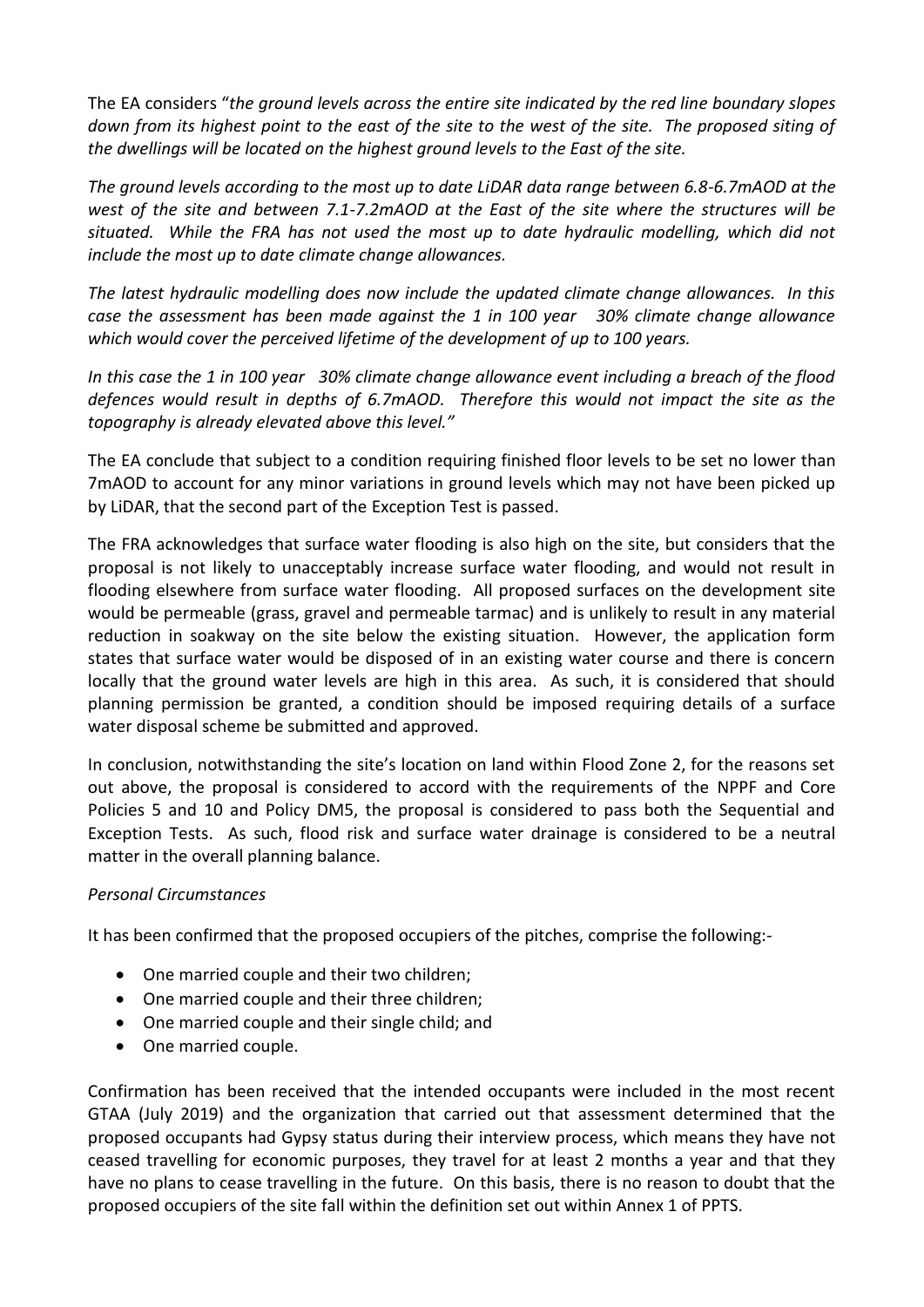The personal needs of the families require a settled base to ensure the children can attend school.

Members will need to be aware of the relevant case law regarding the Human Rights of Gypsies and Travellers set out in the Rafferty and Jones V SSCLG and North Somerset Council. A refusal of permission is likely to have significant consequences for the home and family life of the families involved and it is clearly a circumstance where Article 8 Convention Rights are engaged. Article 8 imposes a positive obligation to facilitate the Gypsy way of life and, as a minority group, special consideration should be given to their needs and lifestyle. In that respect, the occupants have a clear preference for living in caravans and the option of living in bricks and mortar accommodation would not facilitate that lifestyle.

In addition, Article 3(1) of the United Nations Convention on the Rights of the Child provides that the best interests of children must be a primary consideration in all actions made by public authorities. The Article 8 rights of the children in that context must be considered. No other consideration can be treated as inherently more important than the best interests of the children.

Significant positive weight needs to be attached to the personal circumstances of the occupiers of the site, particularly the benefits associated with schooling arrangements for the children that a permanent base would provide.

### *Other matters*

Spalford Parish Meeting and local residents have raised a number of other issues of concern. They state that the application is contrary to the Amended Core Strategy and to approve this application would set a planning precedence. Core Policy 5 sets out the criteria against which windfall sites, such as this, that come forward for gypsy and traveller sites should be assessed. As set out above, the proposal is considered to perform reasonably well against the criteria but it is acknowledged it falls short against criteria 2, given it would be completely reliant on the private car to access day to day living facilities. This criteria based policy allows each application to be considered on its merits and as such, it is not considered that any grant of planning permission on this site would set a precedence.

Concerns have also been raised in relation to the number and dominance of caravan development in the local area. Cumulative harm of developments on a local area is a material consideration, however, there was no cumulative impacts identified with this site that would lead to unacceptable harm either in visual or landscape character grounds that would warrant refusal of this application.

Locals consider that as planning permission has been refused on this site for market housing on grounds of flood risk and being located in the open countryside, that it falls to reason that this application should be considered in the same way and be refused. Gypsy and traveller sites cannot be considered in the same way. This is for a number of reasons including, there is a significant unmet need for gypsy pitches and an absence of a 5 year land supply which carry substantial positive weight for any gypsy and traveller proposal. Furthermore there are no allocated sites as yet within the Development Plan for future provision. This lack of supply means that such residents have no choice of site on which to legally reside. In contrast, the District can demonstrate over a 5 year land supply of market housing and numerous allocated site where new housing can be built for the settled community. So whilst the ability to build new market houses in the countryside and in areas of flood risk is more strictly controlled by both national and local planning policy, there is no need or requirement to build in these locations because the supply of market housing provides a sufficient alternative choice. As the supply of gypsy and traveller pitches is so deficient, there are no reasonably available alternative site on which to reside. This.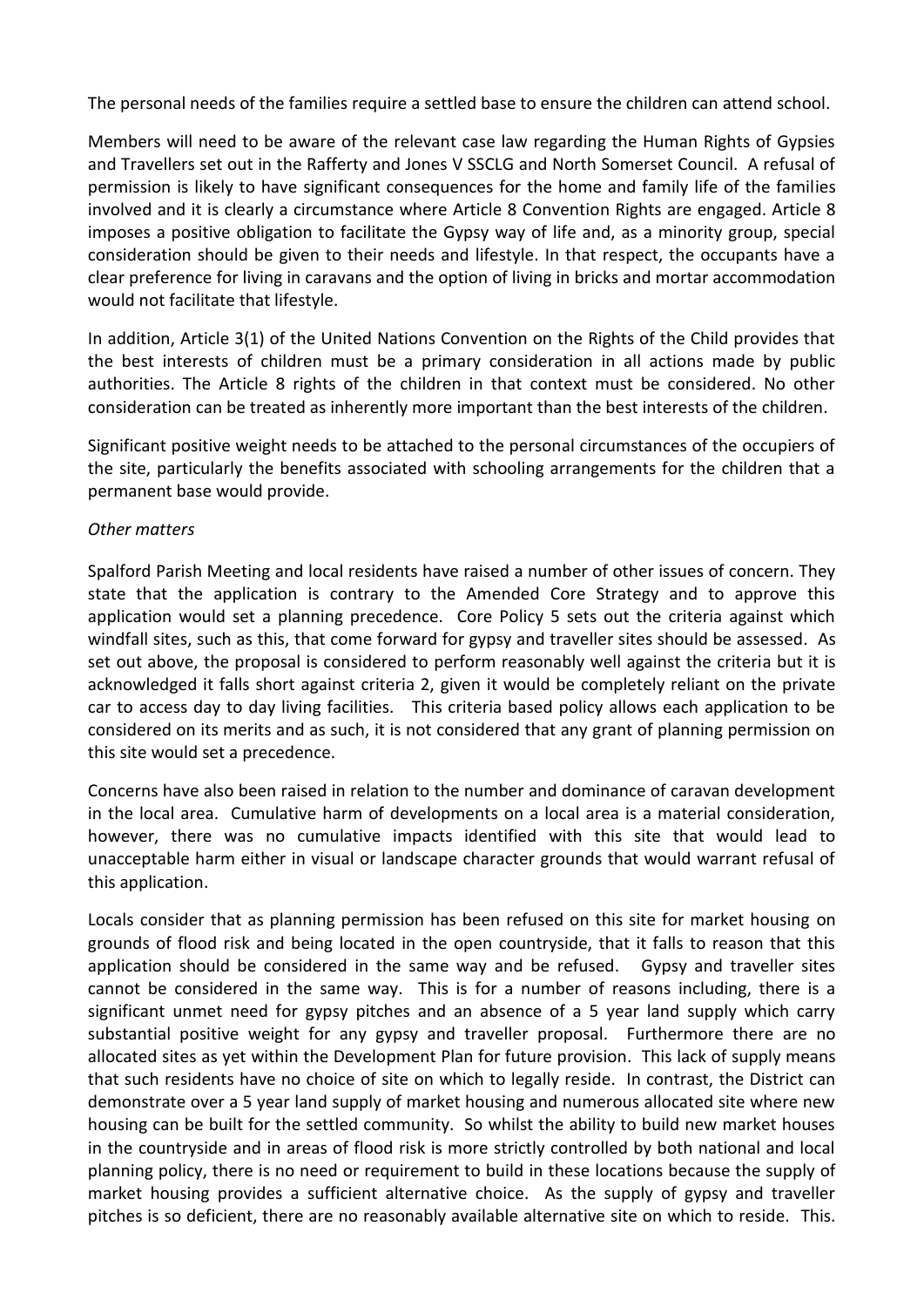Therefore sets out why it is possible to come to a sound and robust positive recommendation on a site where a market house has been refused permission.

Some respondents have also commented on the potential of a loss of value in their properties. Members will be aware that this cannot be considered as part of this, or any application as this is a private matter and planning decisions are made in the public interest.

## *Planning Balance and Conclusion*

The recent GTAA has identified a significant unmet need for gypsy and traveller pitches. It is known that the occupiers of at least one of the four pitches would contribute to the significant unmet need and contribute towards a five year land supply, which weighs heavily in favour of the proposal, given the current level of need. It may be that one or more of the other three pitches also contributes to supply, but without being able to verify this, positive weight has not been afforded to the other 3 pitches. The single pitch would directly contribute towards meeting this need requirement – either as part of a five year land supply or in terms of wider need across the plan period as a whole. This positive direct contribution is a significant benefit, and one which should be afforded considerable weight in the planning balance.

An approval would provide a settled base that would facilitate access to education and enable the families to continue their gypsy way of life. The human rights of the family means due regard must also be afforded to the protected characteristics of Gypsies and Travellers in relation to the Public Sector Equality Duty (PSED) when applying the duties of section 149 of the Equality Act 2010. All of those factors attract significant weight in favour of the development.

In terms of flood risk, the proposal is considered to pass both the Sequential and Exception Tests and the Environment Agency raises no objection, subject to a condition relating to finished floor levels being above a certain level. Surface water disposal can also be controlled by condition and as such matters of flood risk and drainage are neutral in the planning balance. No harm has been identified in relation to the character and appearance of the area, residential amenity and highway safety which are also therefore neutral in the overall planning balance. New hedgerow planting, controlled by condition, can provide ecology enhancements which represents a minor benefit.

Whilst on the edge of the village of Spalford, the village offers no services and facilities, though there does appear to be a bus service that would provide access to Collingham and Newark within the District. Consequently, this location would be largely dependent on the accessing facilities required for day to day living and the requirements of families would be some distance away and only be accessible by private vehicles. Therefore it would fall short of meeting the requirements in criterion 2 of Core Policy 5 and is not considered to be locationally sustainable. This weighs against the proposal in the planning balance.

Weighing all these competing considerations in the overall planning balance, it is considered that the positive benefits outweigh the harm identified. As such a recommendation of approval is offered to Members, subject to conditions.

#### **RECOMMENDATION**

**That planning permission is approved subject to the conditions and reasons shown below**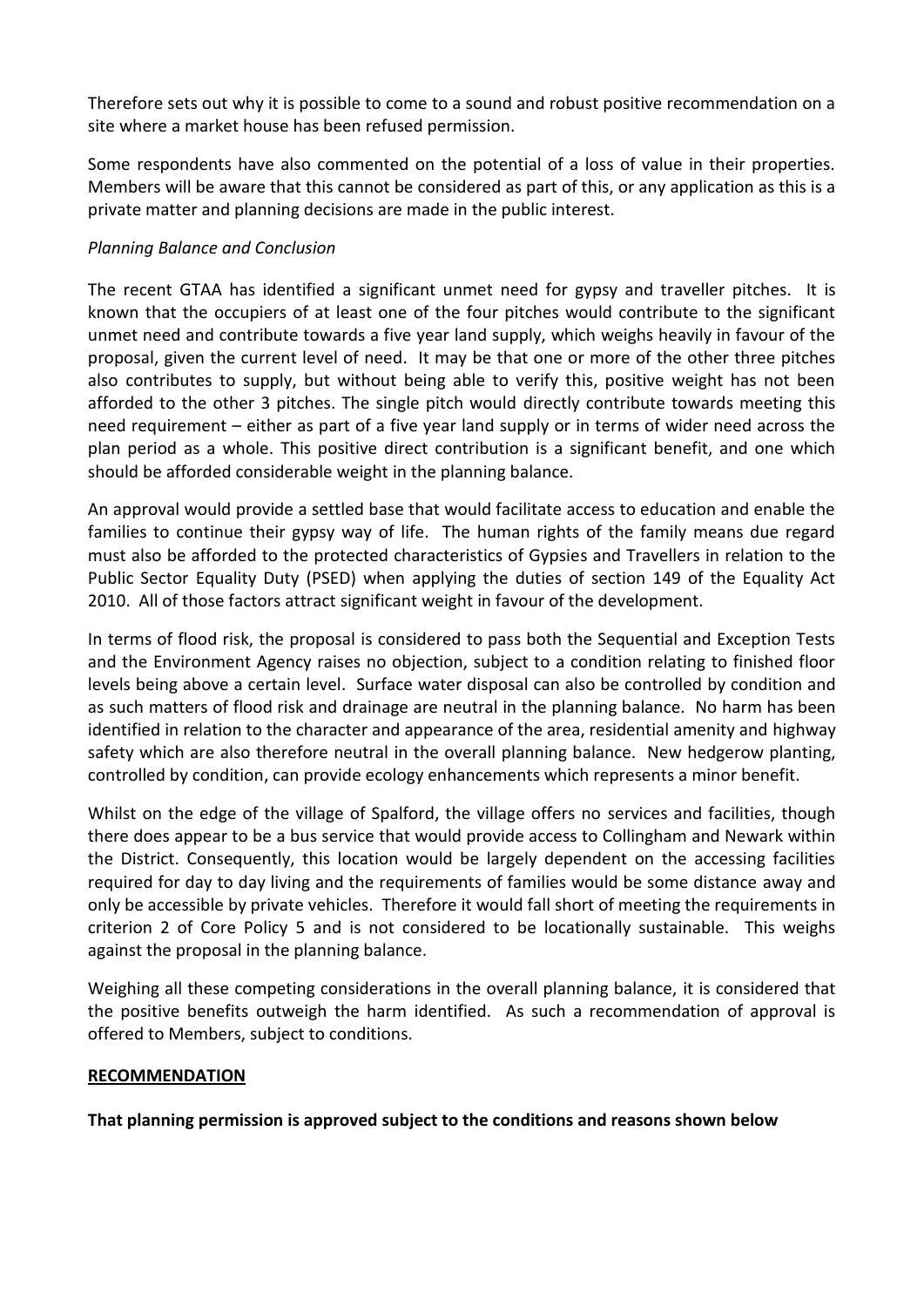# **Conditions**

01

The site shall not be occupied by any persons other than gypsies and travellers as defined in Annex 1 of the Planning Policy for Traveller Sites or its equivalent in replacement national policy.

Reason: To ensure that the site is retained for use by gypsies and travellers only, as it is located in an area where new residential development would not normally be acceptable.

 $02$ 

No more than 2 static caravans, as defined in the Caravan Sites and Control of Development Act 1960 and the Caravan Sites Act 1968, shall be stationed on each pitch at any one time.

Reason: In order to define the permission and protect the appearance of the wider area in accordance with the aims of Core Policy 13 of the Newark and Sherwood Amended Core Strategy (March 2019) and Policy DM5 of the Newark and Sherwood Allocations and Development Management DPD (July 2013).

03

No commercial or industrial activities shall take place on this site, including the storage of materials associated with a business.

Reason: In the interests of the appearance of the surrounding area and the amenities of surrounding land uses in accordance with the aims of Core Policies 5 and 13 of the Newark and Sherwood Amended Core Strategy (March 2019) and Policy DM5 of the Newark and Sherwood Allocations and Development Management DPD (July 2013).

04

No vehicles over 3.5 tonnes shall be stationed, parked or stored on this site.

Reason: In the interests of the appearance of the surrounding area and the amenities of surrounding land uses in accordance with the aims of Core Policies 5 and 13 of the Newark and Sherwood Amended Core Strategy (March 2019) and Policy DM5 of the Newark and Sherwood Allocations and Development Management DPD (July 2013).

05

The development shall be carried out in accordance with the submitted flood risk assessment (ref WTFR-FRA-2021/08/Q19, dated 21st October 2021 and compiled by WtFR Ltd) and the following mitigation measures it details:

• Finished floor levels of the proposed caravans shall be set no lower than 7.00 metres aAove Ordnance Datum (AOD).

These mitigation measures shall be fully implemented prior to occupation and subsequently in accordance with the scheme's timing/phasing arrangements. The measures detailed above shall be retained and maintained thereafter throughout the lifetime of the development.

Reason: To reduce the risk of flooding to the proposed development and future occupants.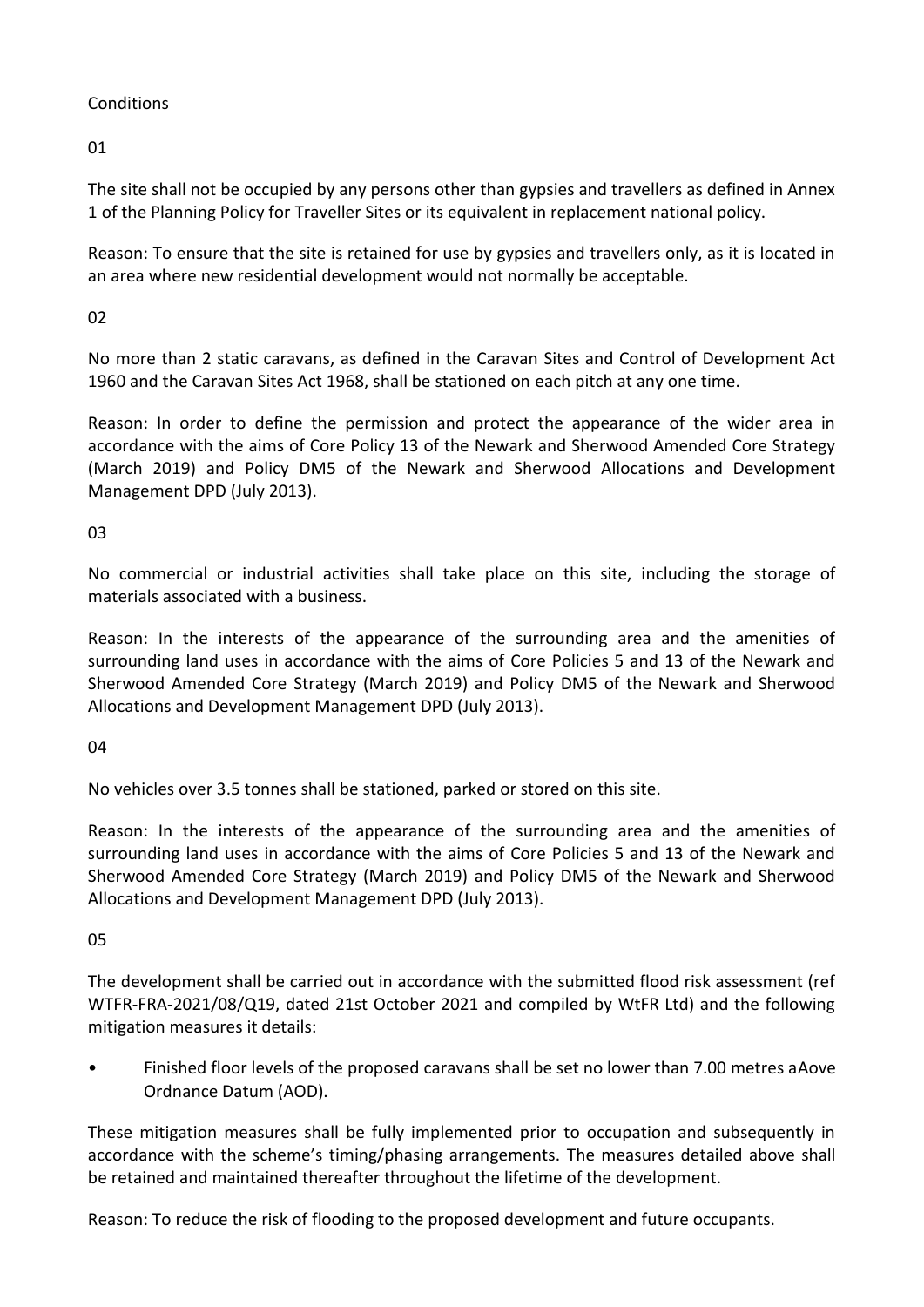Prior to first occupation of the development hereby approved, details of any external lighting to be used in the development shall be submitted to and approved in writing by The Local Planning Authority. The details shall include location, design, levels of brightness and beam orientation, together with measures to minimise overspill and light pollution. The lighting scheme shall thereafter be carried out in accordance with the approved details and the measures to reduce overspill and light pollution retained for the lifetime of the development.

Reason: In the interests of reducing light pollution in this sensitive countryside location.

07

Prior to first occupation of the development hereby approved full details of additional soft landscape works shall be submitted to and approved in writing by the Local Planning Authority and these works shall be carried out as approved. These details shall include:

• full details of every tree, shrub, hedge to be planted (including its proposed location, species, size and approximate date of planting) and details of tree planting pits including associated irrigation measures, tree staking and guards, and structural cells. The scheme shall be designed so as to enhance the nature conservation value of the site, including the use of locally native plant species, with particular emphasis along the western boundary of the site.

Reason: In the interests of visual amenity and biodiversity.

08

The approved soft landscaping shall be completed during the first planting season following the first occupation/use of the development. Any trees/shrubs which, within a period of five years of being planted die, are removed or become seriously damaged or diseased shall be replaced in the next planting season with others of similar size and species. All tree, shrub and hedge planting shall be carried out in accordance with BS 3936 -1992 Part 1-Nursery Stock-Specifications for Trees and Shrubs and Part 4 1984-Specifications for Forestry Trees ; BS4043-1989 Transplanting Rootballed Trees; BS4428-1989 Code of Practice for General Landscape Operations. The approved hard landscaping scheme shall be completed during the first planting season.

Reason: To ensure the work is carried out within a reasonable period and thereafter properly maintained, in the interests of visual amenity and biodiversity.

09

No development shall be commenced until details of the means of surface water disposal have been submitted to and approved in writing by the Local Planning Authority. The development shall be carried out and retained thereafter in accordance with the approved details.

Reason: To ensure the provision of satisfactory means of surface water disposal.

010

No part of the development shall be brought into use until details of the waste and recycling area shown on the Block Plan (Drawing No: BP-01-2021) has been submitted to and approved in writing

06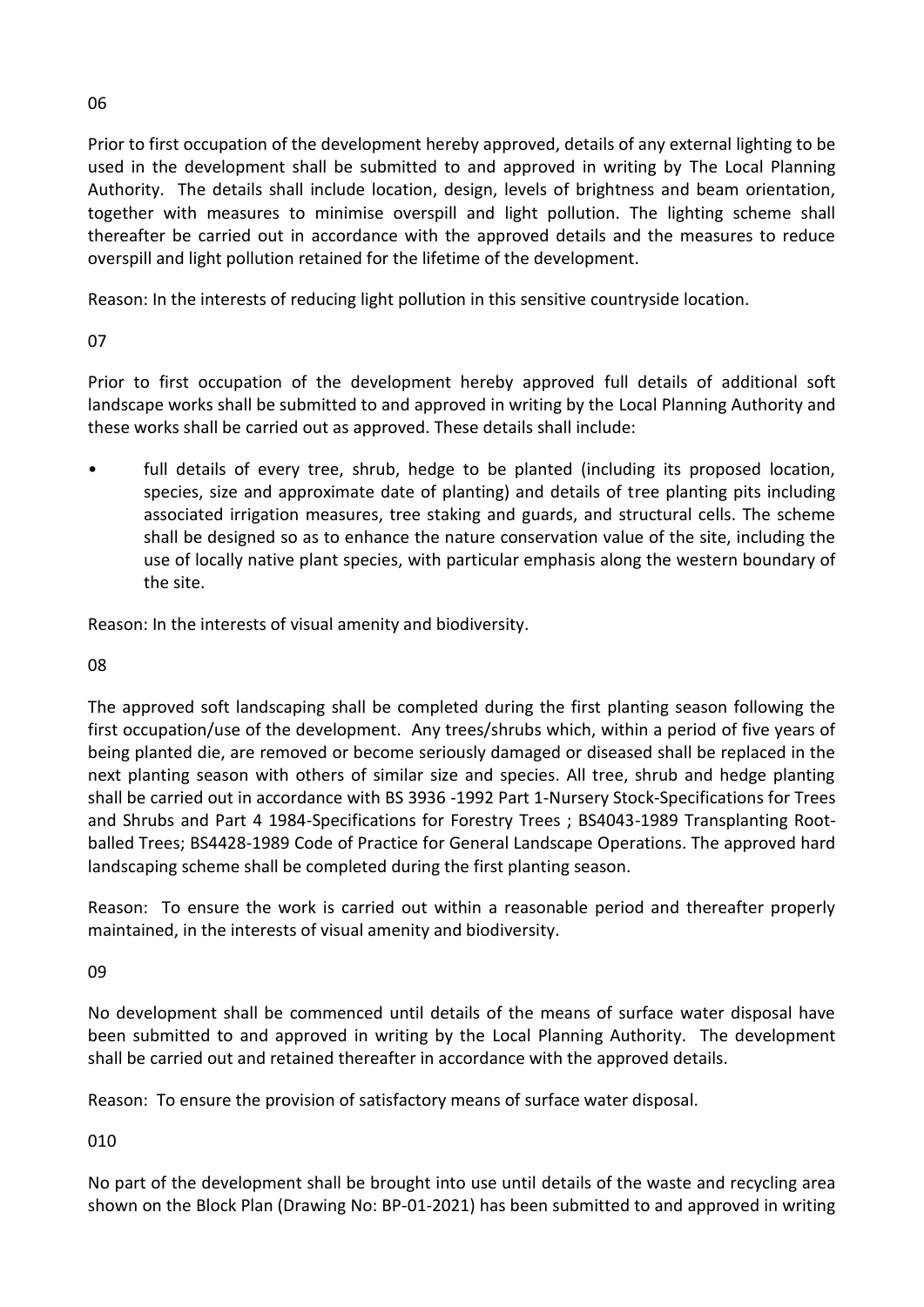by the Local Planning Authority. The approved waste and recycling area shall installed prior to the commencement of the approved use, and retained thereafter for the lifetime of the development.

Reason: To ensure that appropriate provision is secured for litter disposal in the interest of amenity.

011

No part of the development shall be brought into use until the proposed access shown on the Proposed Access Plan received 21 December 2021 has been fully installed. The approved access shall be retained for the life of the development.

Reason: In the interests of highway safety.

# 012

No part of the development hereby permitted shall be brought into use until the access road is constructed with provision to prevent the unregulated discharge of surface water onto the public highway, a scheme for which shall first be submitted to and approved by the Local Planning Authority in writing. The approved provision to prevent the unregulated discharge of surface water to the public highway shall be retained for the life of the development.

Reason: In the interests of highway safety.

# 013

The development hereby permitted shall not be carried out except in accordance with the following approved plans, reference

- Site Location Plan (Drawing No: LP-01-2021);
- Block Plan (Drawing No: BP-01-2021);
- Proposed Access Plan.

Reason: So as to define this permission.

# Notes to Applicant

# 01

Advisory note from Environment Agency – residual flood risk

We would like to point out that the site would be impacted by the 1 in 1000 year (0.1% chance in any given year) event which is a residual risk to the site. In this instance the flood depths across the site would reach 7.7mAOD.

Therefore in the unlikely event of a 0.1% chance event the dwellings could be inundated to depths of 700mm.

Please note that while this should not be considered when determining the application we are including this as an advisory note for the occupants. We wish to make the occupants aware that damage could be experienced should the site experience this residual risk flood event.

This is another reason why we would suggest securely anchoring the dwelling to the ground to minimize the risk of the dwellings becoming mobilised during such an event.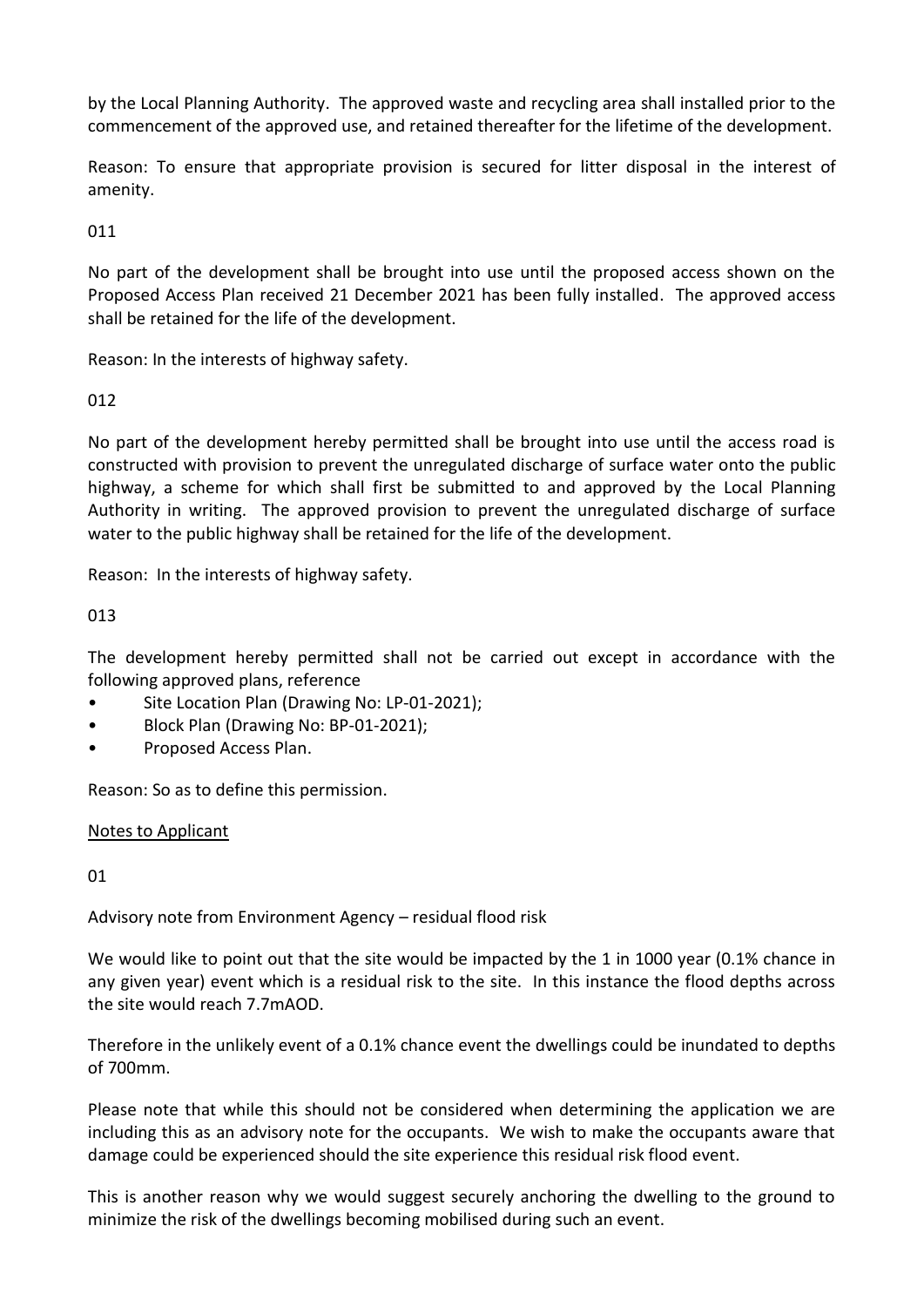Advisory Note from Environment Agency – foul sewage disposal

A septic tank is not the optimum method of dealing with the disposal of foul sewerage waste. Government guidance contained within the national Planning Practice Guidance (Water supply, wastewater and water quality – considerations for planning applications, paragraph 020) sets out a hierarchy of drainage options that must be considered and discounted in the following order:

1. Connection to the public sewer

2. Package sewage treatment plant (adopted in due course by the sewerage company or owned and operated under a new appointment or variation)

3. Septic Tank

Foul drainage should be connected to the main sewer. Where this is not possible, under the Environmental Permitting Regulations 2010 any discharge of sewage or trade effluent made to either surface water or groundwater will need to be registered as an exempt discharge activity or hold a permit issued by the Environment Agency, addition to planning permission. This applies to any discharge to inland freshwaters, coastal waters or relevant territorial waters.

Please note that the granting of planning permission does not guarantee the granting of an Environmental Permit. Upon receipt of a correctly filled in application form we will carry out an assessment. It can take up to 4 months before we are in a position to decide whether to grant a permit or not.

Domestic effluent discharged from a treatment plant/septic tank at 2 cubic metres or less to ground or 5 cubic metres or less to surface water in any 24 hour period must comply with General Binding Rules provided that no public foul sewer is available to serve the development and that the site is not within an inner Groundwater Source Protection Zone.

A soakaway used to serve a non-mains drainage system must be sited no less than 10 metres from the nearest watercourse, not less than 10 metres from any other foul soakaway and not less than 50 metres from the nearest potable water supply.

Where the proposed development involves the connection of foul drainage to an existing nonmains drainage system, the applicant should ensure that it is in a good state of repair, regularly de-sludged and of sufficient capacity to deal with any potential increase in flow and loading which may occur as a result of the development.

Where the existing non-mains drainage system is covered by a permit to discharge then an application to vary the permit will need to be made to reflect the increase in volume being discharged. It can take up to 13 weeks before we decide whether to vary a permit. Further advice is available at: https://www.gov.uk/permits-you-need-for-septic-tanks and https://www.gov.uk/guidance/general-binding-rules-small-sewage-discharge-to-the-ground

#### 03

The site will require a caravan site licence and the applicants must comply with the site licence conditions. Please see the following link for further information https://www.newarksherwooddc.

02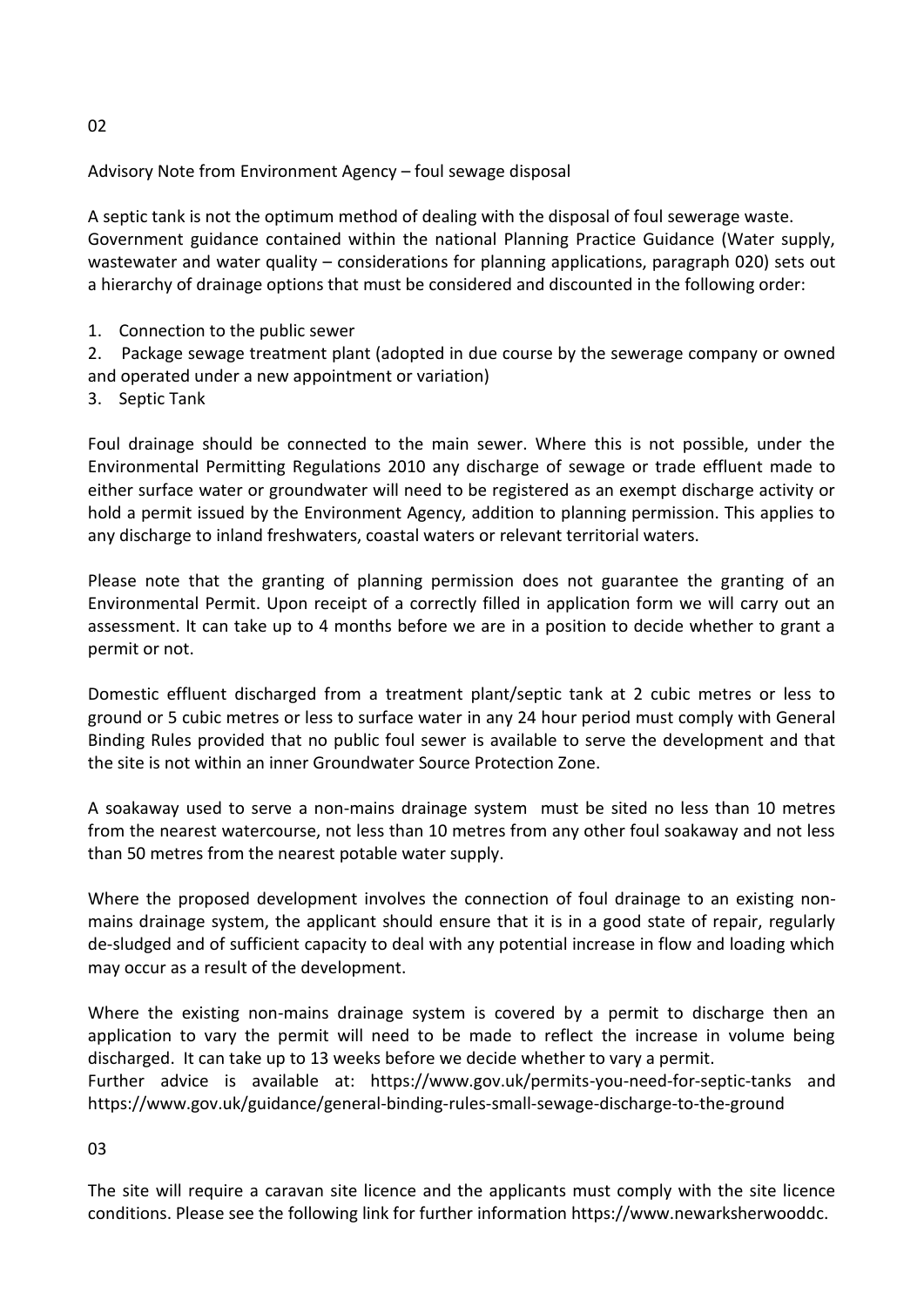gov.uk/caravansitelicence/#d.en.125914

04

Any works within the highway will be required to be carried out by VIA EM Ltd.

05

This application has been the subject of discussions during the application process to ensure that the proposal is acceptable. The District Planning Authority has accordingly worked positively and pro-actively, seeking solutions to problems arising in coming to its decision. This is fully in accordance with Town and Country Planning (Development Management Procedure) (England) Order 2015 (as amended).

06

The applicant is advised that all planning permissions granted on or after the 1st December 2011 may be subject to the Community Infrastructure Levy (CIL). Full details of CIL are available on the Council's website at www.newark-sherwooddc.gov.uk/cil/

The proposed development has been assessed and it is the Council's view that CIL is not payable on the development hereby approved as the development type proposed is zero rated.

### BACKGROUND PAPERS

Application case file.

Spalford Parish Meeting comments in full

For further information, please contact **Julia Lockwood** on ext **5902**.

All submission documents relating to this planning application can be found on the following websit[e www.newark-sherwooddc.gov.uk.](http://www.newark-sherwooddc.gov.uk/)

**Lisa Hughes Business Manager – Planning Development**